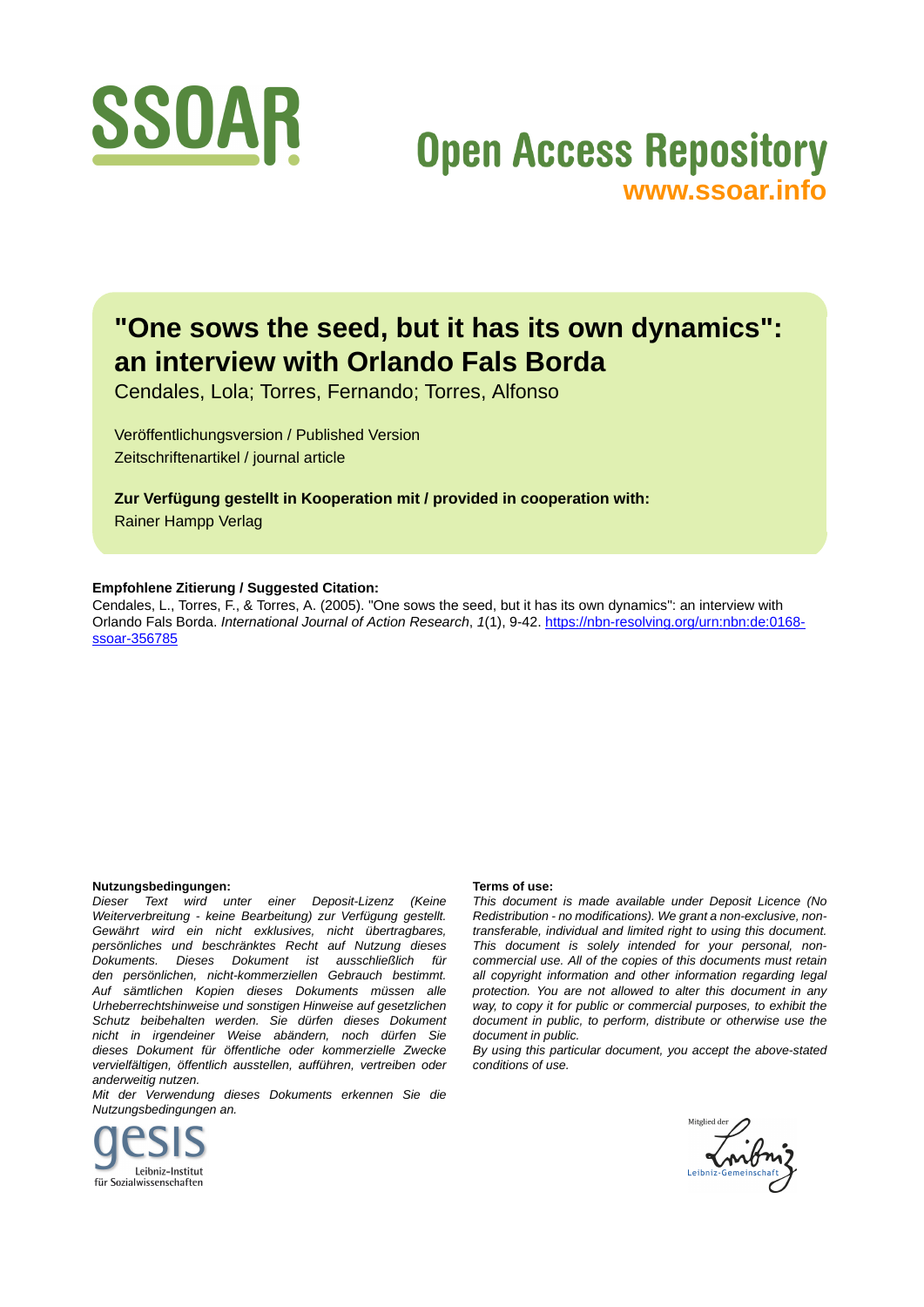### **"One sows the seed, but it has its own dynamics"**  An Interview with Orlando Fals Borda

Lola Cendales Fernando Torres Alfonso Torres

This interview deals with the issue of Participatory Action Research (PAR) in the life of Orlando Fals Borda from its beginnings in the sociological investigation of the land problem in Colombia, through social organizations and political participation, to the relationship of the academia to society. The alternative paradigm of social research is based on a new relation, as a unique process, between theory and practice. This is the "seed" that today develops multiple and diversified enriching dynamics.

Orlando, we would like to talk to you about participatory research in your life history, and a first concern of ours is about your personal experience before the formalization of PAR. What were the first insights or roots of it?

Fals Borda: *I think there were some family roots. In my home my mother was a very intelligent person, a bluestocking really, author of dramas and cantatas and things like that. She had a lot of social sensitivity, as a leader of the Presbyterian Church she was involved in the work with women, for instance. She was the president of the Women Society of the Presbyterian Church and organized a national campaign against cancer in a radio station. She was* 

International Journal of Action Research 1(1), 9-42 ISSN 1861-1303, © Rainer Hampp Verlag, www.Hampp-Verlag.de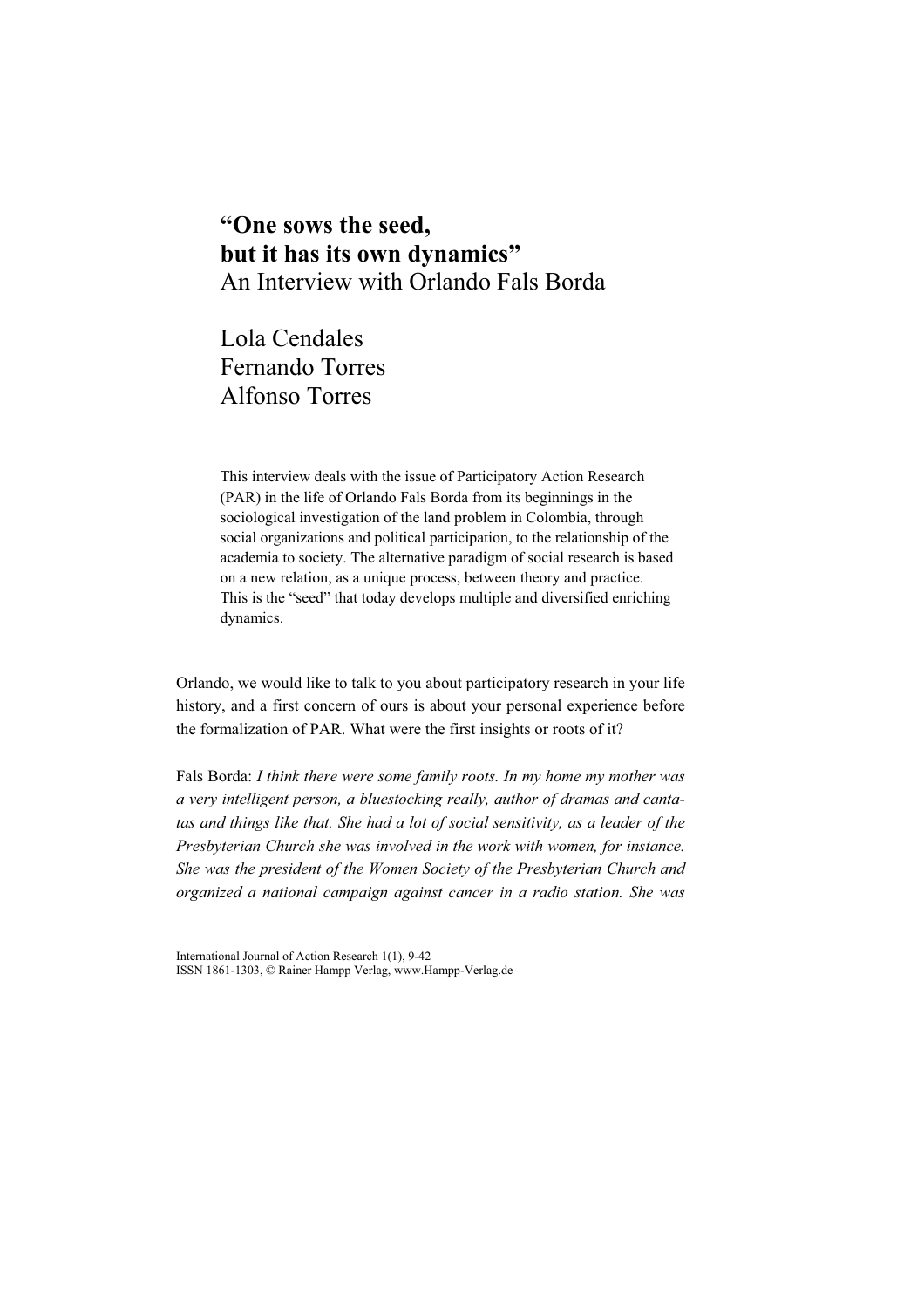*one of the first women in Barranquilla who had one hour of radio time at the Atlántico station in the thirties.* 

*My father, who was also an intellectual, was a very esteemed school teacher in Barranquilla. He had already written some pamphlets, articles, and was a journalist of the* La Prensa *newspaper in Barranquilla. He was always very attentive to my intellectual development, because I remember that he brought me reading-books, beginning with the Sopena series, short stories by Perrault… and then he began to raise the level, and among the books he brought to me I remember very much* Los Bedas*. Then he talked to the school principal and asked him to give me the handbook for Greek. Of course I liked these languages. I enjoyed Latin, so much that I wrote an essay in Latin when I was in the sixth grade of high school. I wrote it in Latin!* 

Then you moved from high school to college in the United States…

Fals Borda: *Yes, but first I went to the Cadet Military School. I was saved by my mother, because I had already decided to stay in the military. After a year and a half I received a letter saying that there were possibilities, I could stay at that school or go to the United States with everything paid for. Then I left service.*

#### Did you go there to study sociology?

Fals Borda: *No, I didn't know anything about sociology, I didn't know that there was something like that, it happened by chance in the United States. My majors were English Literature and Music. Nothing social. There I was initiated, I turned to music and literature, and period. But in the penultimate se*mester I saw that an old professor, who was a sociologist, was offering a *course on sociology based on a text he himself had written. So I took this sociology course, but that was it. When I returned to Barranquilla I became the conductor of the choirs of the Colegio Americano and the church. I arrived by the middle of 1948 or before, in 1947, and after 1948 was the death of Gaitán. I was in Barranquilla and there was a rather strong rebellion. I became inspired and wrote a short cantata. It had the title "Message to Colom-*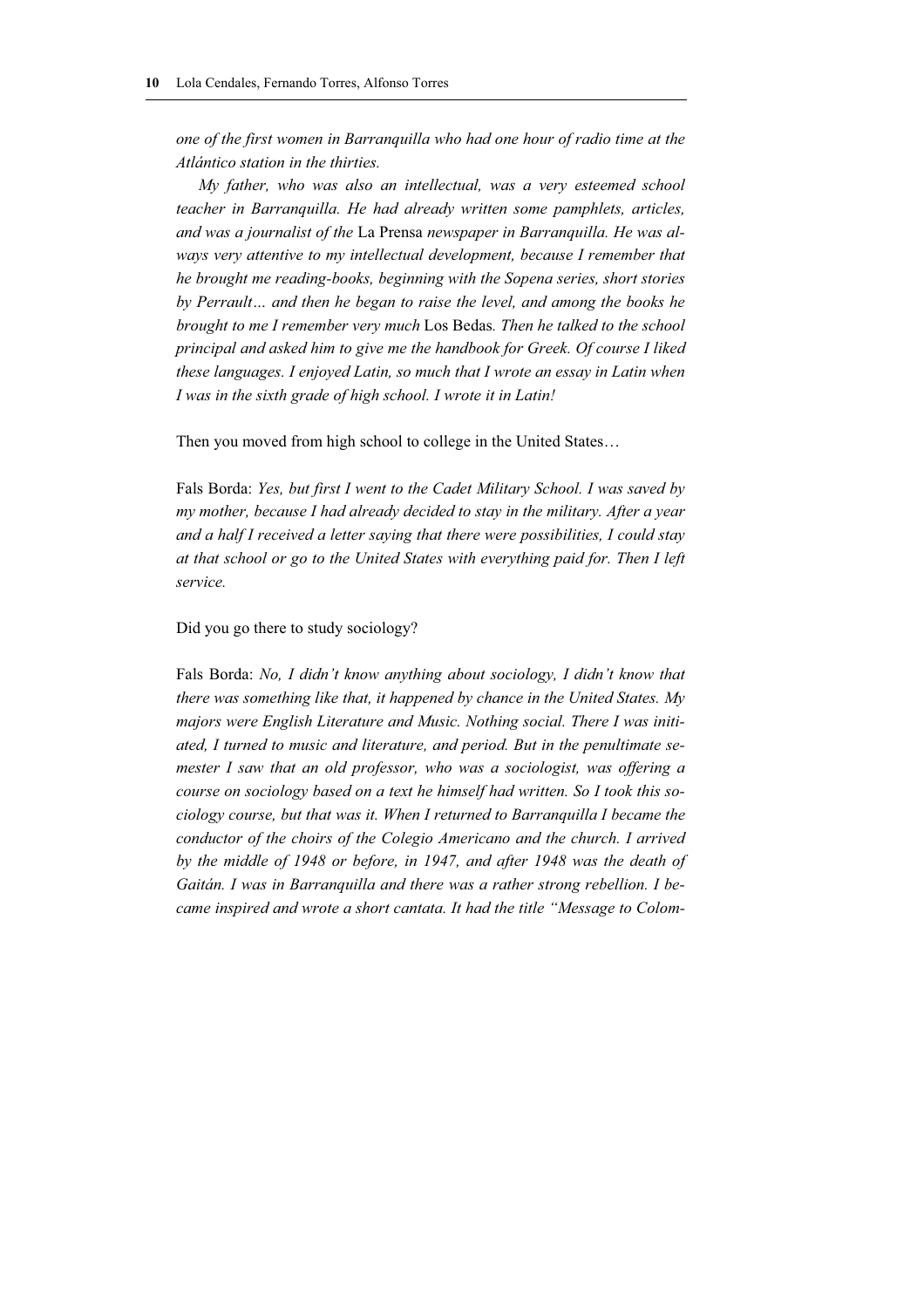*bia" and a patriotic tone, asking for the peace that would unite the Colombians, for the country's reconstruction. I had this concern for the situation, but it was expressed in the form of music, in a cantata.* 

So your studies in Iowa focused initially on Literature and Music, then you went back to the choir in Barranquilla...

Fals Borda: *But I was involved not only with music, I was also the director of a Presbyterian Youth Center (PYC). That was interesting, the pastor of that church was Richard Shaull, who would later become one of the founders of liberation theology… He had a very different view of the pastor's role and gave that youth center a social dimension that many people still remember in Barranquilla, because it was a kind of driving force to change the way of thinking and acting in the churches. This Presbyterian Center had cultural and sports activities: classic Spanish theater plays were performed, painting exhibitions with the help of Alejandro Obregón, literary activities with Álvaro Cepeda Samudio… This whole coastal group was acting around the PYC. We were friends, I was a schoolmate of Álvaro Cepeda, we graduated in the United States, and our friendship lasted until his death.* 

What that space represented was determining for you, wasn't it?

Fals Borda: *Yes, because it was an educational space for lots of people, young people.* 

Was the PYC Richard Shaull's initiative?

Fals Borda: *No, it was mine. I had it because I had been the president of the youth society before going to the United States. So I already had my friends there, also from the choir. I was very connected to the church, very connected, to such an extent that one of these missionaries who used to come invited me to become a pastor. But my activities were much more than religious ones, they went beyond religion. What attracted me in the church were not the dogmas nor the Bible verses, it was the music that was sung there.*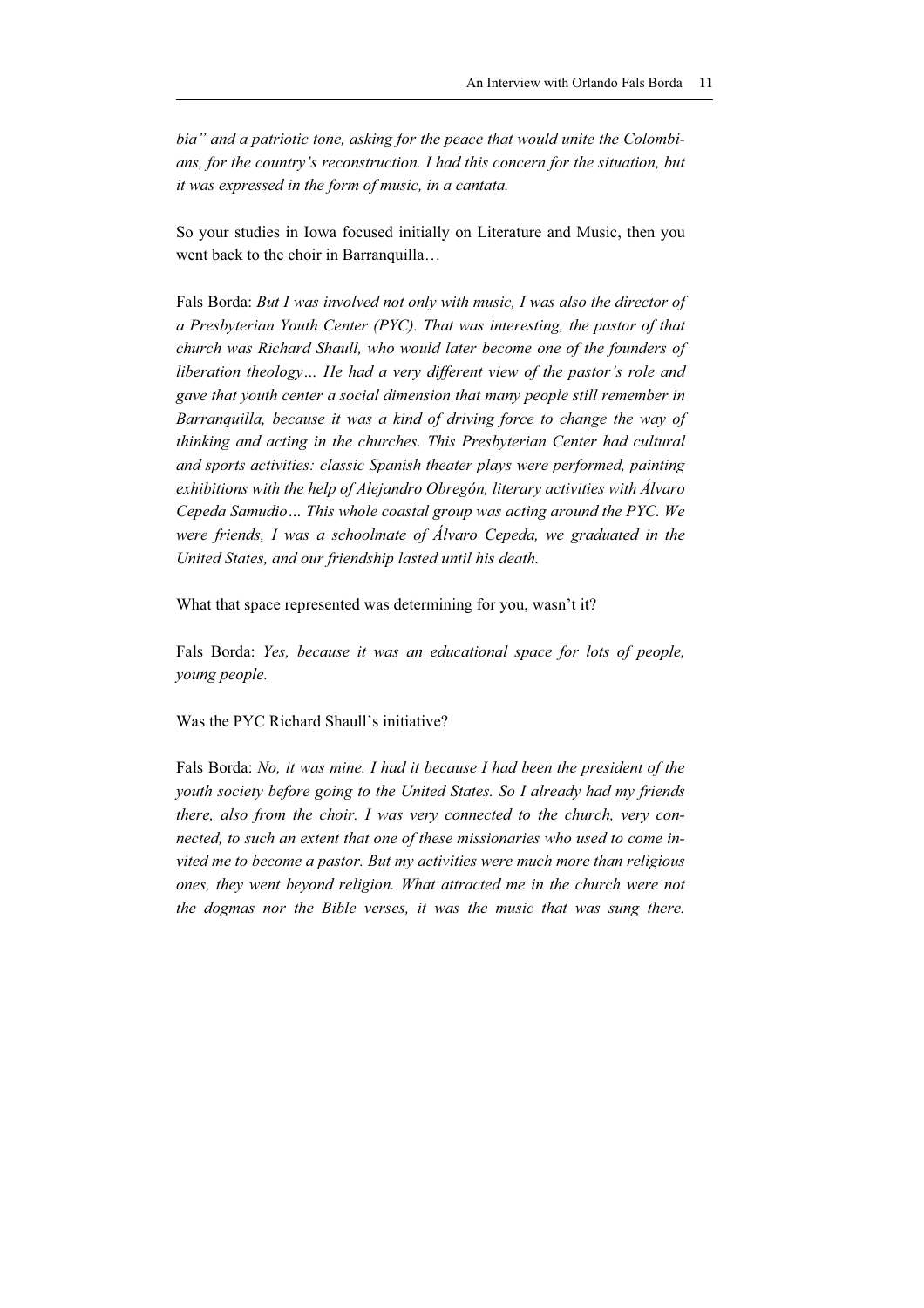*Through the PYC I enabled the Presbyterian Church to exert influence on the society of Barranquilla and the coast, and this is where all those nonreligious activities fit. Thus it was a kind of lay church that was very open, very tolerant and ecumenical, it was also attended by some nuns. My great friendship with Shaull went on, and when he was appointed as a pastor to the Presbyterian Church in Bogotá, it happened that I also moved here. I left Barranquilla and I came here, and had the boldness of introducing myself as a sociologist in Bogotá.* 

Was that in 1951-52?

Fals Borda: *This was in 1949, after Gaitán's death and after the message that I had composed for him. So here Shaull appointed me as the choir director of the church of 24th Street. Oh, that was an extraordinary experience, because there weren't many choirs in Bogotá, I mean four voices choirs. Shaull was supporting all these things, he thought not only about the Bible, but about culture, other activities, society, well-being, the happiness of youth, because all of us who were with him were young, I wasn't older than 25-26 or so, 24.* 

*I met Shaull again in Europe when he was already a liberation theologian, after I had left the university and was at the United Nations in Geneva. I was invited to hold a conference on Latin American Problems in a lecture series in which Shaull had already participated. I had some texts written by him and chose a topic that was premonitory: "Subversion and Development in Latin America." This was an attempt to approach the concept of subversion from the positive point of view, rather than the negative as it appears in the dictionaries.* 

How is it that you arrive in Bogotá and introduce yourself as a sociologist?

Fals Borda: *I had come under the pretext of teaching English at the Colegio Americano. But I became quickly bored and then I remembered some of the things that sociologist had taught me. So I decided to approach the Minister of Education, Fabio Lozano, and I told him I was a sociologist and had just arrived from the United States. By coincidence a UN project was being de-*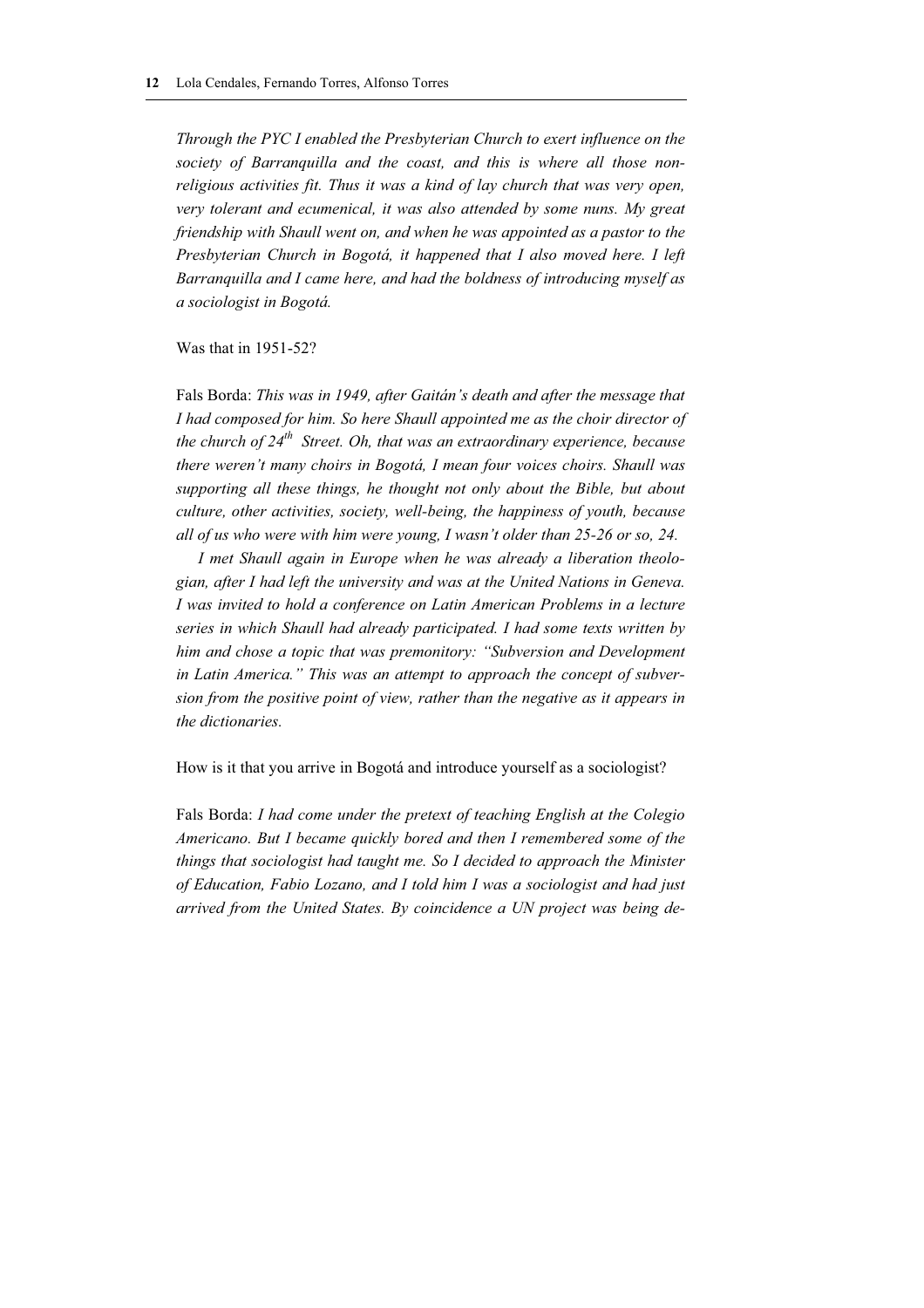*veloped under his auspices at that time, I believe it was called Pilot Municipality for administrative matters, and the municipality of Vianí, Cundinamarca, was chosen as pilot project. And I told him that I was very much interested in the project, and the Minister said they were going to appoint me as the person in charge of the archives, because there were many disordered papers in that office. He also said I had to go and live there. This was the problem, because he told me to go there and organize the archive, but I shouldn't establish any contact with the people in the village. He hired me as a technician, not as a sociologist. Of course, I arrived at the village and the first thing I did was to become friends with the local priest, offering to be his organist for the mass. I organized the archive in ten days, and about eight days later my boss, Ospina, arrived and saw the organized archive. But the first thing people told him was that I had established a close relationship with the priest and the mayor and that I used to go to the bars to drink beer. He said: You haven't complied with the rules, so I'm going to dismiss you. If you don't want to be dismissed, submit your resignation. I was fired from my first position as a sociologist after 20 days because I had established contact with the people. This was really the beginning of my sociological career. And then, I don't know exactly how, I found a short book published by two lawyers from the Ministry of the Economy who had worked with an American*  who was a sociologist. It was a study on Tabio, Cundinamarca, which turned *out to be the first modern sociological study conducted in this country in 1948. I had no idea of who they were, nor Lynn Smith, who was a Sociology professor in Minnesota. This was the first book on rural sociology written in this country. And professor Smith had the good idea of including, as an appendix to this study on Tabio, the forms of the survey, from which he extracted the information that he then quantified for the analysis of Tabio. There I learned what was the simplest tool of sociological research, the survey. I became very much interested in this booklet, and I still have it. It illumined me in relation to the work to which I would devote my entire life.* 

*As I was unemployed, I decided to see how I could make use of the little I knew. One of the things that I knew was English, and then I saw an announcement made by an American company, Winston Brothers Company, which was building dams for the national government, one in Sisga and the*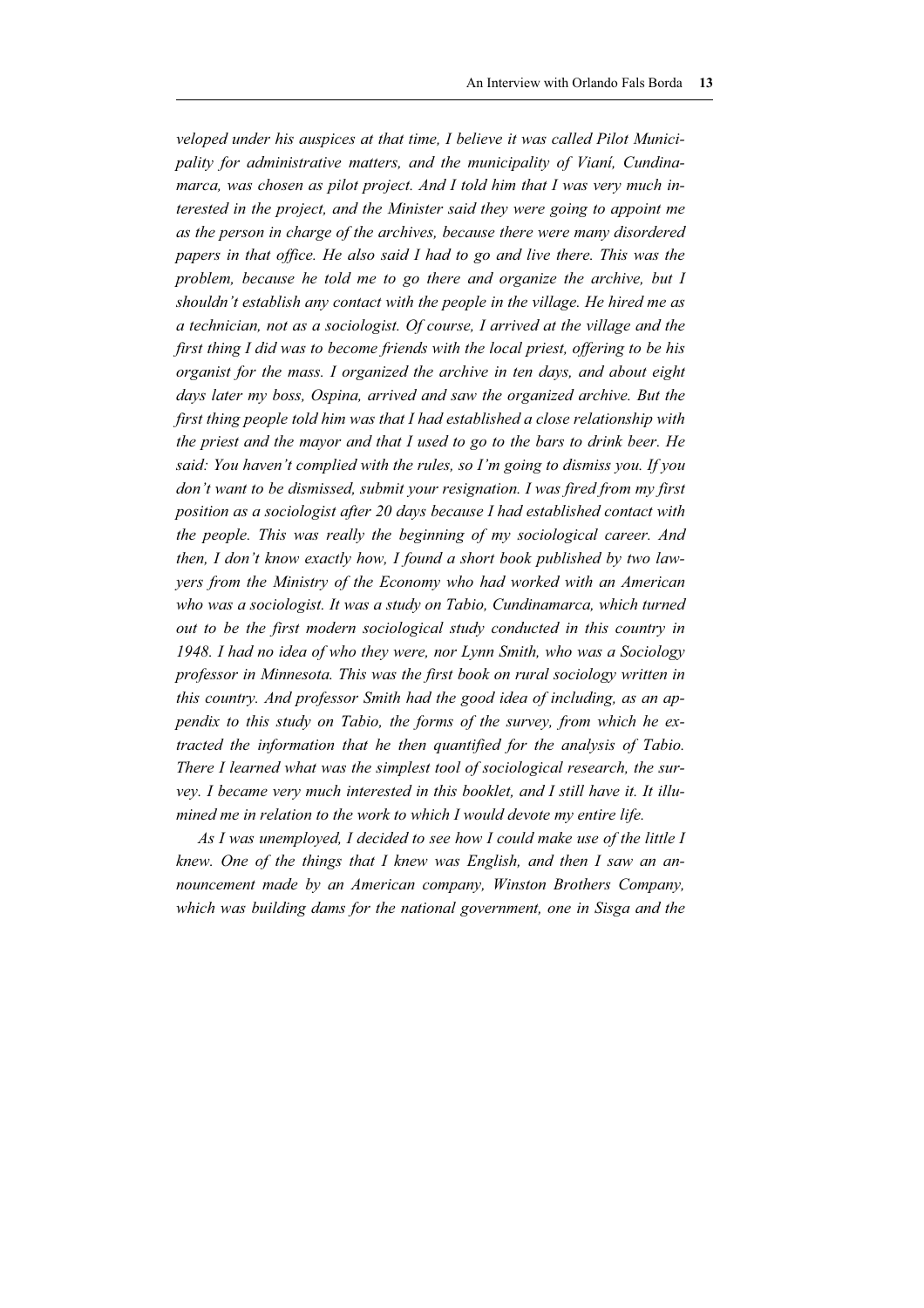*other one in Neusa. They needed a bilingual Spanish-English secretary, so I went there. I was appointed as the personal secretary of the dam's director. I had to go to the camp in Sisga. This was out in the field, and they were calling and hiring workers, genuine peasants from that region to work on the construction of the dam. Little by little I became known and ended up becoming the leader of the camp. But since they were hiring workers, I got to know some who were from a trail between Sisga and Chocontá. The company's trucks went there every day to pick these workers up, took them to the camp in the morning and drove them back to their homes by the end of the afternoon. All of them were rooted in the field, they were peasants. I became friends with them, with two or three of them, and they invited me to their homes. I acquired the custom of staying with them in their homes every weekend. Then one of the families adopted me as a son, and I went to live there. Theirs was an extremely humble house, built directly on the earth, with a straw roof, practically without doors. This was a typical family, made up of mom and dad, both of them fairly old, two brothers, the worker who was in Sisga and a grandson and me. This became my family. I learned all about*  life, they taught how to pull the potatoes from the ground, how to guide the *oxen, how to use the sickle… I became a peasant, wearing* poncho *and* sombrero*, just like the peasants who lived there. I began to talk like them and to dance. I learned how to dance* torbellino *and* bambuco*, to play guitar and to sing with them.* 

*There I began to accumulate the data. The trail was called Saucío. Many years later the peasants told me that there were discussions in the bars and the homes about who I was, that I was a Communist who came there to collect data, that I asked so many questions, about how many children I had, how many women. They recalled one thing that I had done out of ignorance about the people's customs and beliefs. As I had read about physical anthropology and the measures of the human body, one day I brought a scale in order to weigh them. Afterwards they told me about their resistance to being weighed, because being weighed meant that their sins would be weighed and so they wouldn't go to heaven, and that if they weighed them in this life, they wouldn't be weighed in the afterlife. And here I was inviting them to be weighed and end up in hell! This was physical anthropology, the measure, as*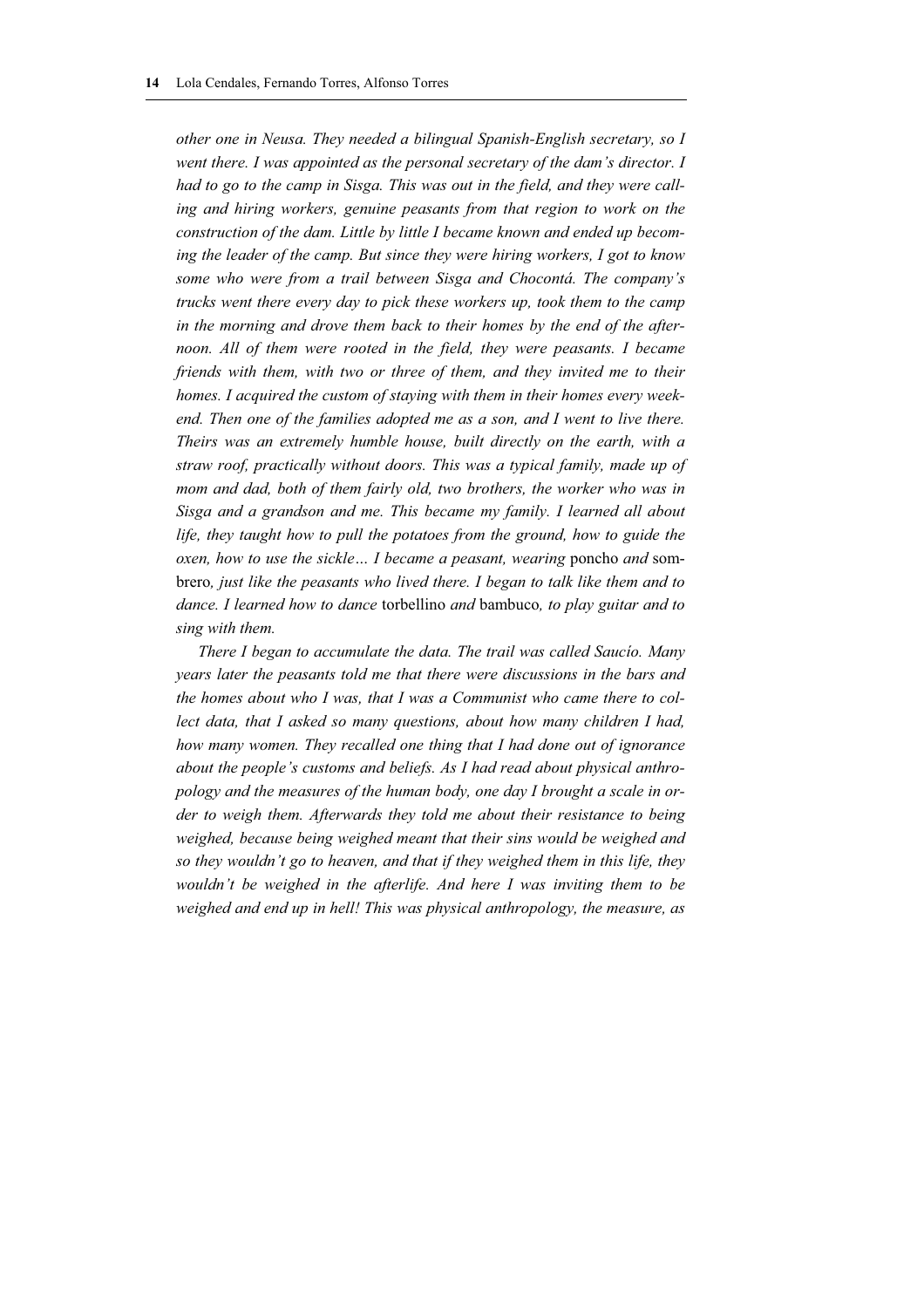*it was assumed that social science should be just like physics: precise, measurable.*

*Well, at the end there were a few brave ones who let themselves be weighed, and since nothing happened to them and they were happy, the others followed suit. I got some interesting anthropological data. Actually I don't know how I was accepted, in view of my origin in a city from the coastal area and the fact that I was working in a dam without any connection*  with anyone there. I went to 70 families in that trail, and there was a danger *that they would shut me out as a Communist, because there was this rumor around: This is a Communist who came here God knows what for, suddenly they will raise our taxes… I decided to take the bull by the horns, so I went to*  talk with the local parish priest and explained him what I was doing. It *turned out that he was an extremely nice and open priest, I think he talked to someone at the company, certainly with my boss, but the reports he got were positive, because on the next Sunday he gave me his blessing from the pulpit. From that moment on Satan was gone! From then on a great friendship developed between me and that priest, and of course also his family, because it turned out that his sister had married the son of the most important rancher in Saucío. Until then I had stayed only with the peasants and had never gotten involved with the farmer until the priest introduced me. I went into the ranch looking for knowledge. I sort of completed the geopolitical balance of that region, but this time with the parish priest's blessing, and the farm's owners supported me so much that they opened their archives to me and showed me all their title deeds, the ranch's origins, it had been formed in the original Chibcha territory.*

How long did you stay at this company and connected to the region?

Fals Borda: *In 1951 I was still the camp's leader. At that time the Winston Brother Company published a magazine in English. One day they asked me to write some reflections about the region, an introduction into Colombia or something like that. I sent it to the company, whose headquarters were in Minneapolis, Minnesota. The general management was located there. They liked the article very much. When the general manager came from Minneapo-*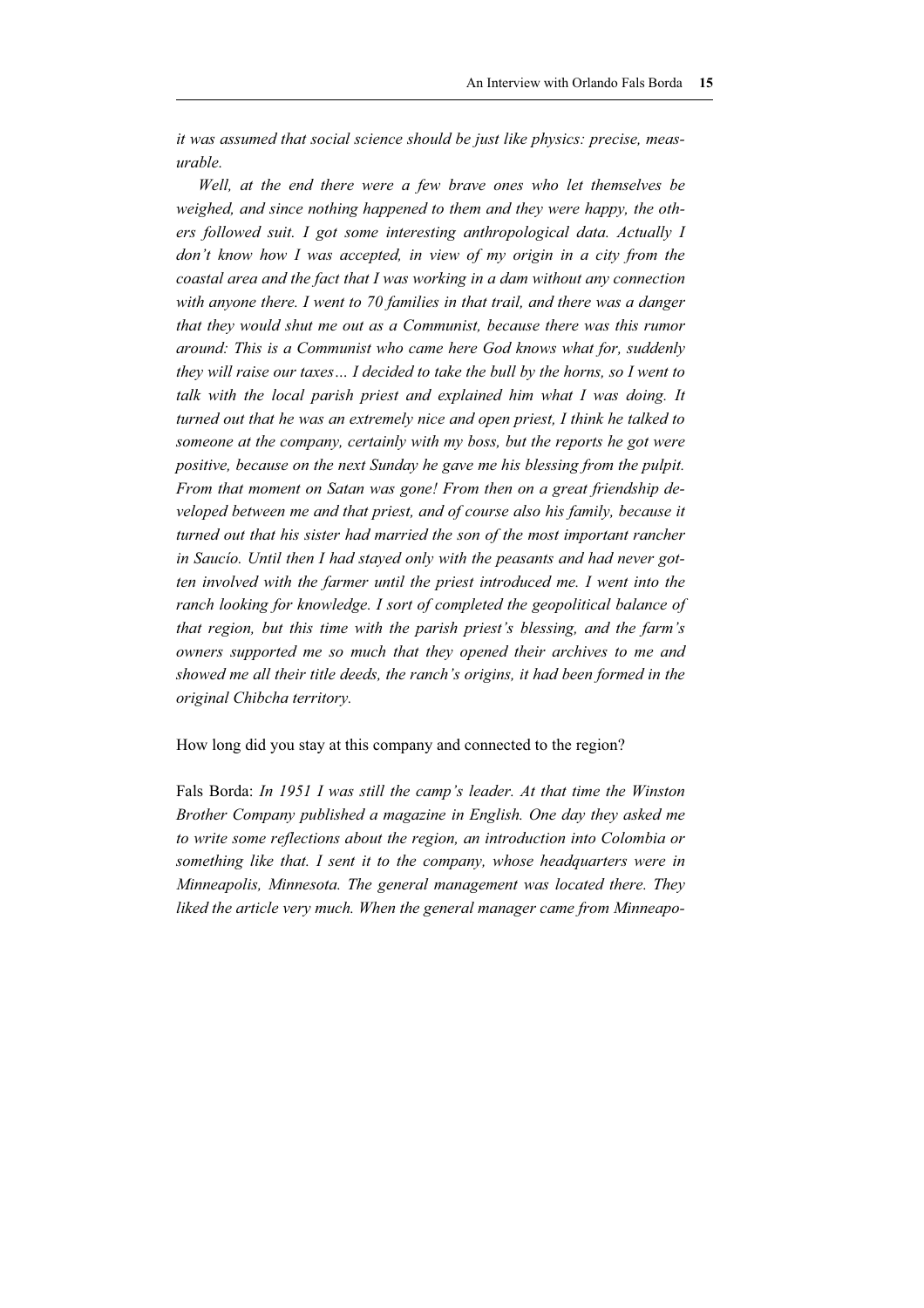lis in order to inspect the work at the dam in Sisga, he asked me, "Wouldn't *you like to go to Minnesota? We need someone who speaks Spanish there, and since you know everything about this area, it occurred to us that you could be the person who coordinates the work in Colombia." I told the manager, "Look, I'm very thankful and I'm going to consider your offer, but I propose a condition, which is that you allow me to submit my sociological study at the University of Minnesota in order to get my master's degree." The guy accepted it, and he paid for my trip and paid for everything, but I had to fulfill my duties at the company's office. This was the toughest period in my life because of the work load, because I had to do all the professional work and to be a full time student: two complete work loads. Fortunately the salary was very good, so good that I was able to buy a car and I had a house; very good salary! Besides, my previous bosses were now my subordinates! There I had the problem of how to present the texts, I had already completed my studies, on the basis of professor Smith's survey. I approached professor Nelson, that was his name, and entered the master's program. He had written a rural sociology book on Cuba. He told me, "Show me the materials you have collected in Saucío." I had pictures, maps, analyses of the surveys, all the information. Do you know what that professor did? He made a phone call to professor Smith, who was teaching in Florida, as he saw that my work was a result of the Tabio study and was connected to him. He said to him, "I have a student of yours here!"* 

This methodological, ethical-political concern of connecting the other to the production of knowledge didn't have much weight yet…

Fals Borda: *This had not been born yet, but it came up later, when I started writing my master's thesis on the Saucío trail, which was then developed in my book* Campesinos de los Andes [Peasants of the Andes]*. In one year I completed all the master's program requirements, but I was burned out! I stayed at Winston Brothers all the time, which was favorable to me. I then got the master's degree, and professor Smith in Florida began to make arrangements in order to enable me to do my doctorate in sociology with him. He finally succeeded thanks to the Guggenheim Foundation in New York, where*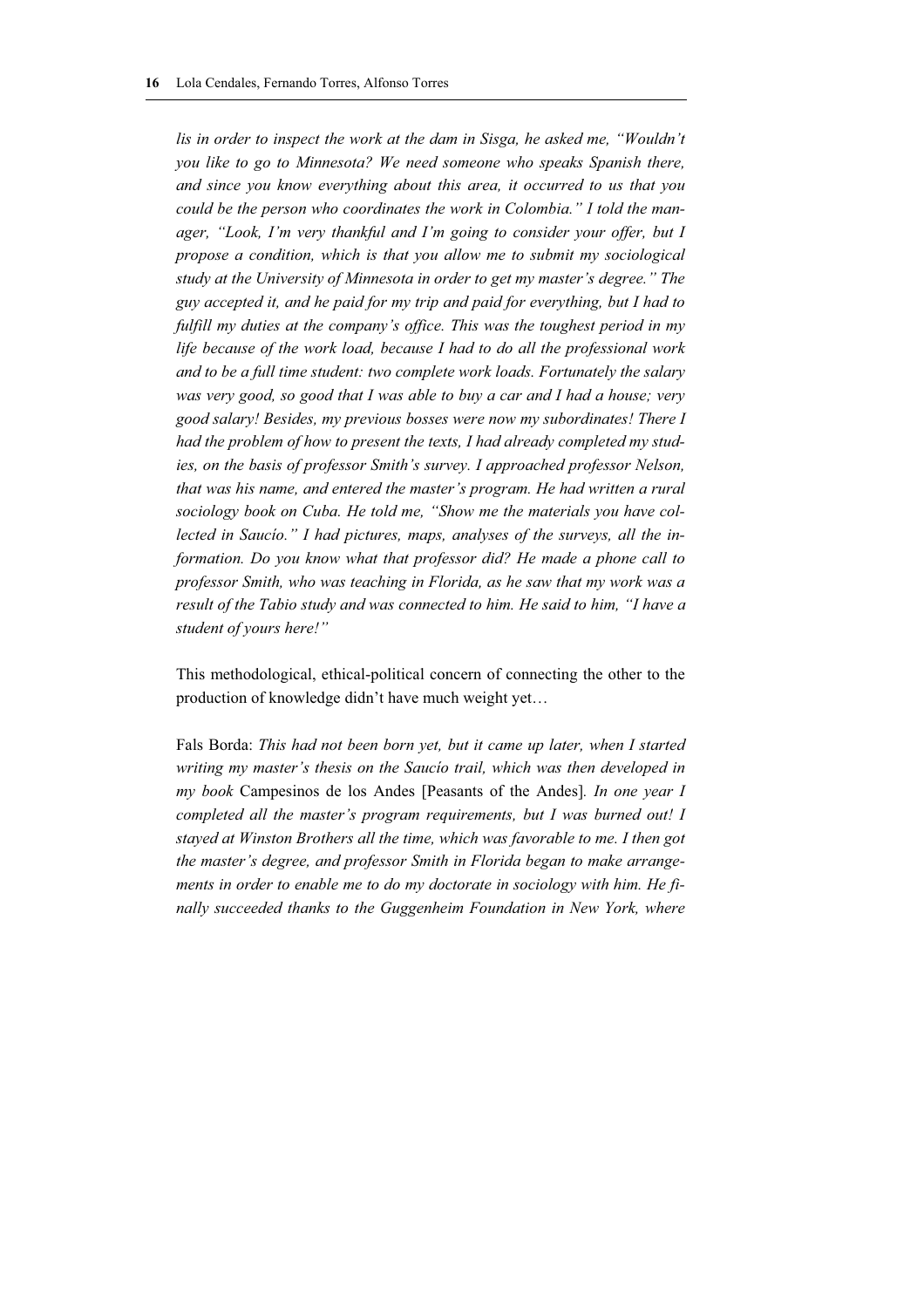*he was an advisor. The foundation gave me two grants to cover the doctoral program's costs. In Florida I did my doctorate with the thesis on* El hombre y la tierra en Boyacá [Man and Land in Boyacá]*, which was published as a book even before* Campesinos de los Andes.

#### Did you come to Colombia in the period you did the doctorate?

Fals Borda: *Yes, I came here four times to work on the doctoral dissertation in Boyacá, because of the problem of the small rural properties and the poverty in Boyacá that had gotten professor Smith's and my attention. He later wrote a book on Colombia with the Ministry of Economy, a monograph on Tabio. This was the birth of rural sociology in Colombia. This book was my Bible during the initial years.* 

*It's necessary to highlight the poverty and the rural problem as essential elements to explain the situation of backwardness and the present violence in Colombia. Violence as a political phenomenon in Colombia began in the rural areas, it was a clash between peasants that was induced from top down, pushed by the politicians, by president Ospina Pérez himself, or by minister José Antonio Montalvo, and then by president Laureano Gómez. These are horrible figures of Colombian history, because they are to blame for much of what occurred later, because the motto that Montalvo spread from Congress was to combat by any means: this was the command he gave the conservatives to fight the liberals.* 

*I mention Boyacá in the sense that the book containing my dissertation had the subtitle "Foundations for a Land Reform"; this is still a pending problem, and it touches the roots of the national issue. The subtitle led me to the Ministry of Agriculture. When the book came out with proposals on how to make a land reform in Colombia, this was the first time that the agrarian problem was described in this way, even though previously there had been attempts made by socialists, such as Gerardo Molina, Antonio García, Jorge Eliécer Gaitán, but they were politicians. Really, some people think that the book on Boyacá is the best one I have written. When the book was published, I was unexpectedly called by Augusto Espinoza Valderrama, the minister of Agriculture of the Alberto Lleras administration. He told me, "Well, I have*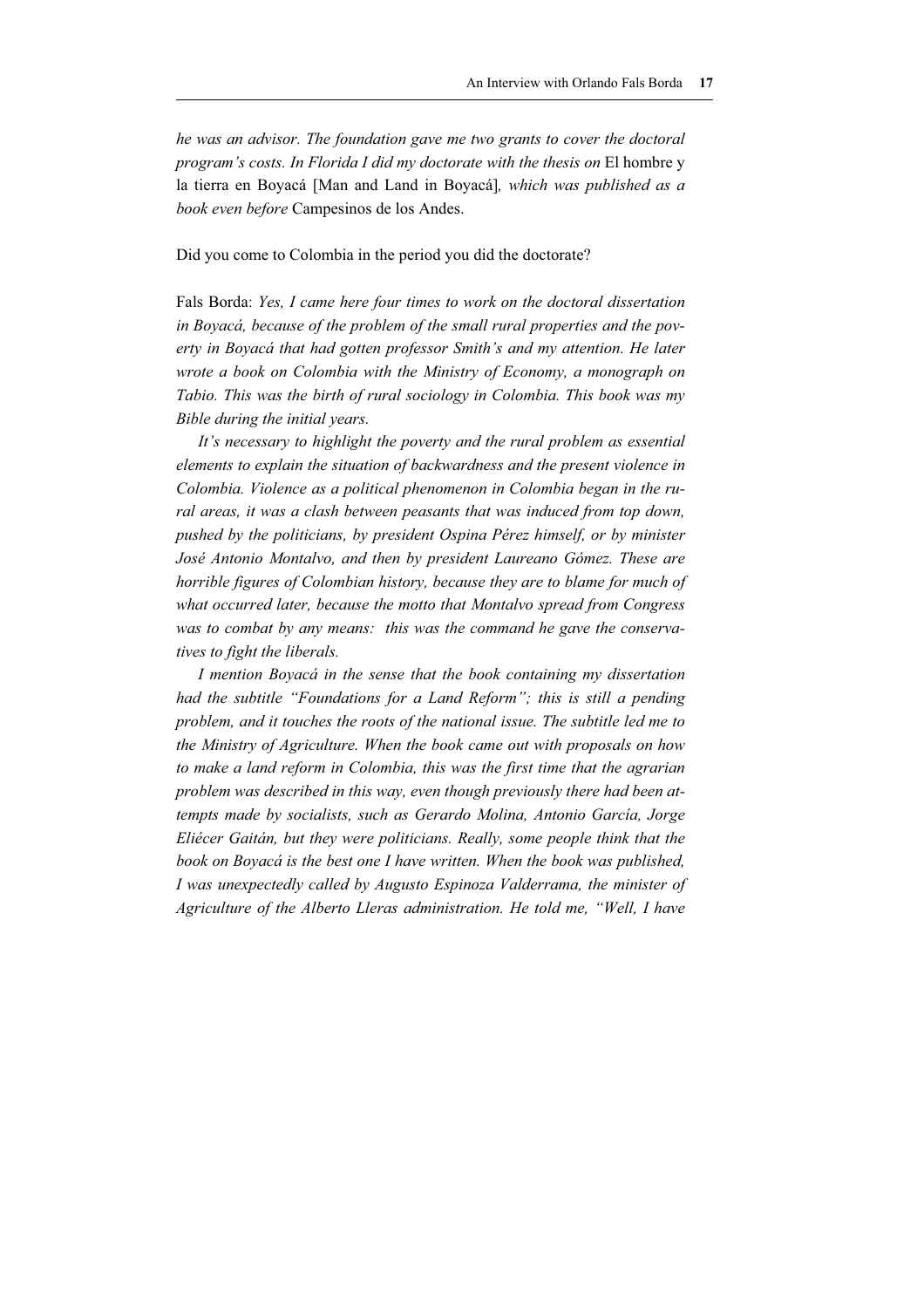*read your book and I liked it very much. Come here in order to put it into practice." Praxis… I was foolish enough to get involved in praxis (this was in 1958-59). This is precisely one of my weaknesses: the bias toward practice, rather than only academic theory. Well, what one learns and finds out should have some resonance or recognition in order to transform the flaws one finds in society – of which there are many – but this has been the formal, historical, traditional function of sociology since it was founded by Comte.* 

Is it in this context that you met Camilo Torres?

Fals Borda: *I had already met Camilo before I went back to Florida. We met here in Bogotá. He came from Louvain to Bogotá for a short period of time, and, if I remember correctly, he was going from Louvain to Minnesota. He was taking some courses on economic sociology, we ended up meeting and saw that our interests were very similar, and this opened further doors later on.*

Was it then that the idea of the School of Sociology arose?

Fals Borda: *Yes and no. This is the way things were: The minister of Agriculture, Augusto Espinosa Valderrama, called me by the middle of 1958, when I came to work in Boyacá. By that time the rector of the National University was Mario Laserna, and the dean of the School of Economy was the best social scientist I have ever known. He was an economist, but an economist with a heart, humane, not like the inhumane economists who are today in charge of the National Planning. He was Doctor Luis Ospina Vásquez, a great historian. He dove into the archives and was not afraid like the economists today, who don't study if they don't have a computer in front of them. He wrote that famous book, "Industry and Protection in Colombia." He and I became very good friends, so he came to the School of Economy and made a campaign for the opening of a Sociology Department in the School of Economy. He managed to persuade the rector, Laserna. Thus by the end of 1958 the creation of the Sociology Department was approved, but I had no idea of all this.*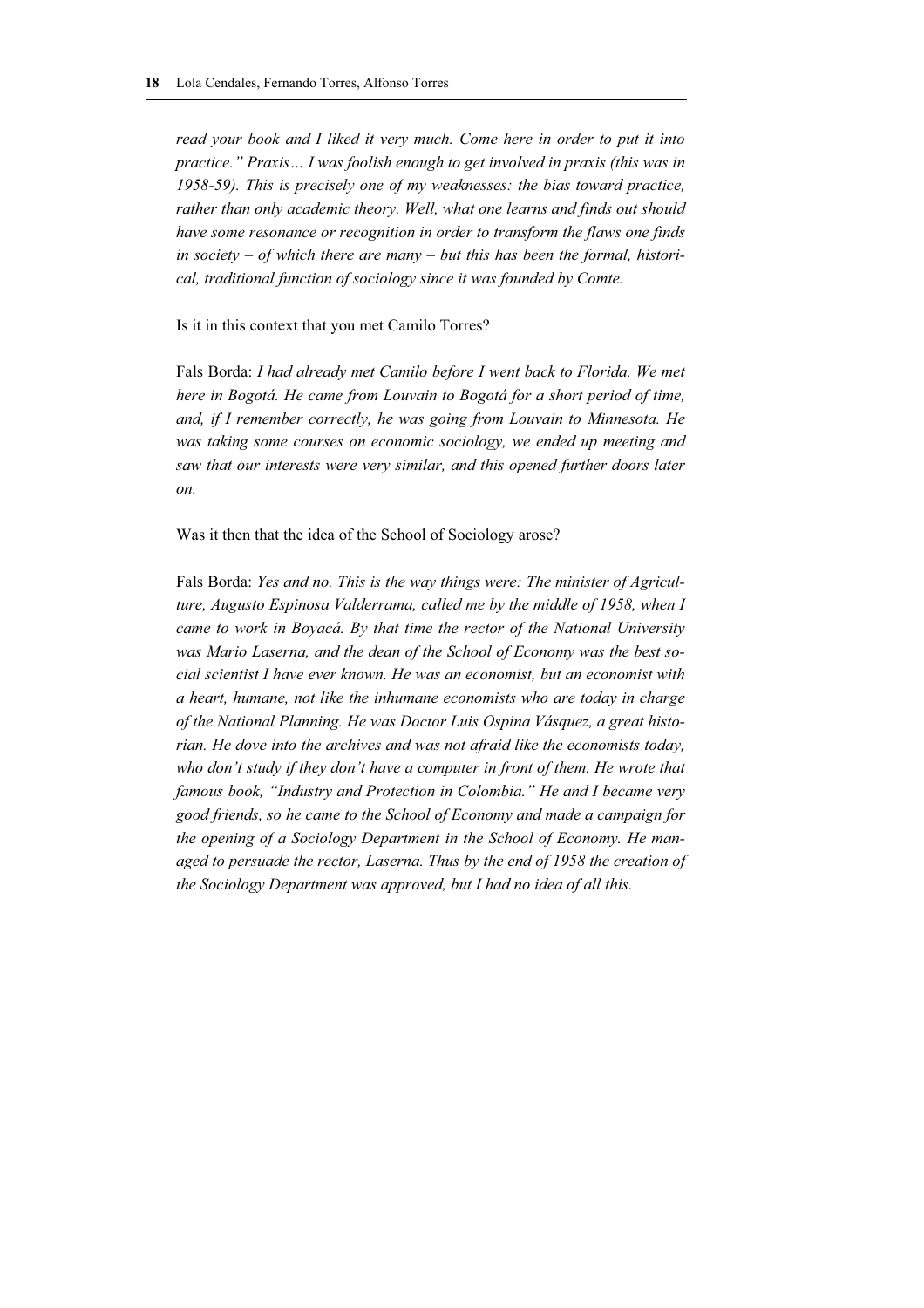*Augusto Espinosa called me and persuaded me. I said to him, "Yes, why*  not? You can appoint me." Five days after that, Laserna called me in order *to tell me that the Sociology Department had been approved and I was supposed to be its first director. What should I do? I had had this experience of two jobs in Minnesota. But I felt it had to be very well thought through, and I almost refused to take on the two things, since I would enter the Ministry [of Agriculture] as vice-minister in charge of the technical continuity. But I decided to accept both things, and it was excellent! I accepted both things, since it was not illegal, but it was very heavy. It was something positive because this decision enabled me to get two kinds of support, a governmental one and an academic one, and I managed to combine them. For instance, when we began to think about publishing things at the university and started the series of sociological monographs, which ended up having 30 or 40 titles, the National University had no money for publishing nor for research, the only ones who insisted on these things were the members of the Sociology Department. Since the University had no funds, I published them through the Ministry of Agriculture, and they were published in the name of the Sociology Department of the National University, and nobody knew where they came from. I don't know whether this was peculation or what, but everything was for the sake of science. The first monograph was written by François Houtart. I took advantage of his visit to Bogotá to deliver a conference on the problems of religious mentality in cities. I asked him to give me the text, I translated it into Spanish and it became the number one of the monograph series. This lent itself to several public relations purposes and to advocate for the new Sociology Department.* 

How was the experience of constituting a research group?

Fals Borda: *After the decision to approve the Department had been made, Camilo Torres showed up. He visited me at the Ministry of Agriculture and we talked about how to start that year of study. The semester was just about to start, on January 15th or 20th, and the students were enrolled in other courses. The problem was how to start that Department in that same semester in order to take advantage of the enthusiasm of the university authorities.*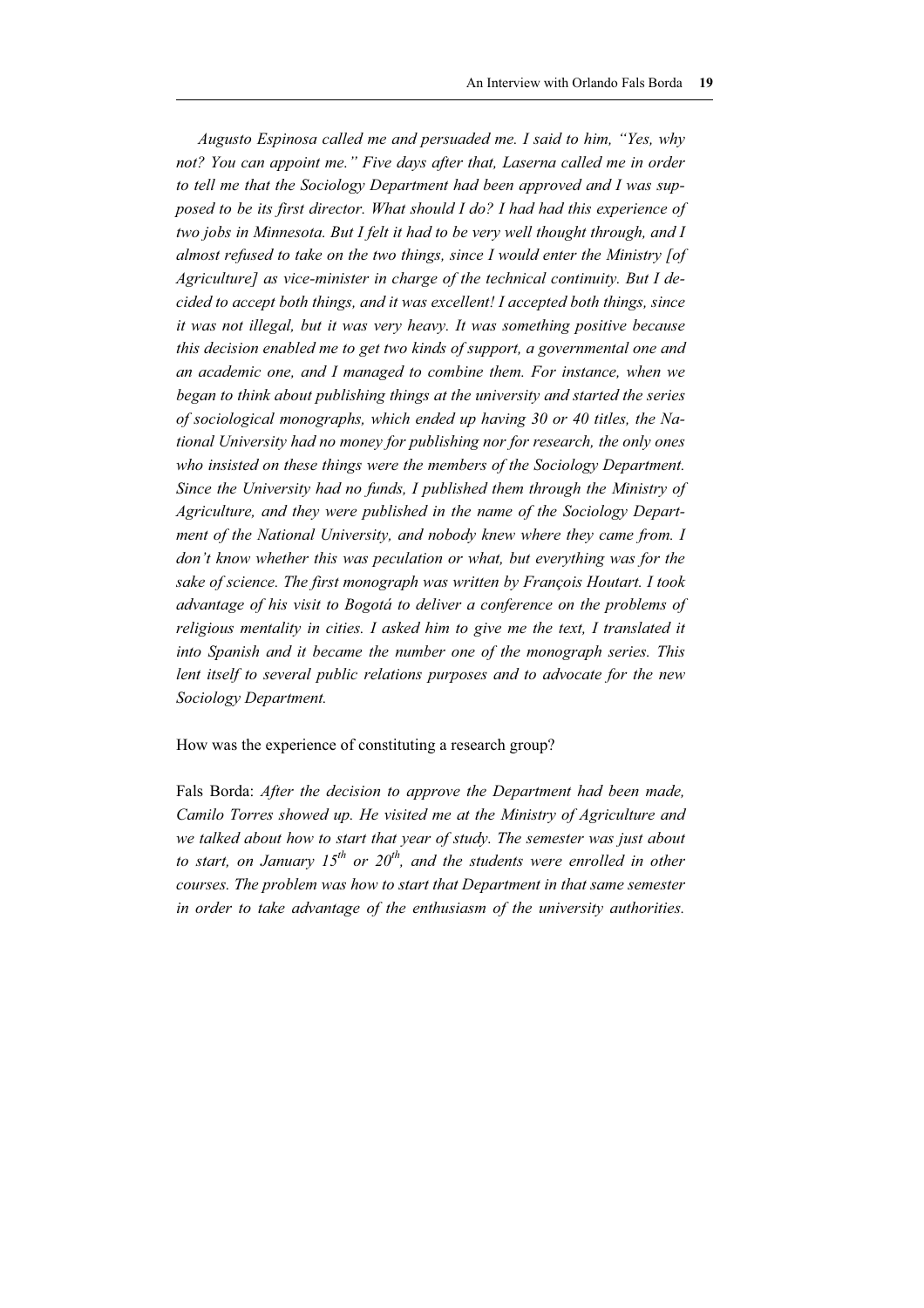*Then the two of us made a small leaflet explaining what sociology was all about, what had to be done and what was expected from it. As the enrollment lines were long at all departments, Camilo and I personally handed out the leaflet to the students in those lines. This is where the first 21 students came from.*

Camilo and you were the only ones with academic education in sociology?

Fals Borda: *We were the only ones. The other person who came later, María Cristina Salazar, had to go to the Xaverian University (she accuses me of it whenever she can) because there was no way for her to stay at the National University. She had studied at the Catholic University in Washington, had a PhD and arrived one year later. The first ones were Camilo and myself. Camilo took on all the courses on methodology and I was in charge of the theoretical ones, and we started right then.* 

*I managed to get some professors who were not sociologists nor professionals, but they seemed to me to have a good orientation and to be loyal. One of them was a teacher of Social Science at a school in Corozal, Sucre. I chose him there and asked him, "Do you want to teach Sociology in Bogotá?" He accepted the invitation and moved with his family to Bogotá. This*  was Carlos Escalante. He was a school teacher, not a university professor. I *brought him to the Department, and he is still teaching Sociology. And the other acquisition was the Department's secretary, who was also from the coast. We had two or three people from the coast: Carlos came from the coast, this secretary too, he was from Magdalena, and myself.* 

*A year and half after the Department had been formed, Doctor Luis Ospina Vásquez left the deanery and the new dean began to interfere in the Sociology Department's growth, which at that point depended on the School of Economy, since he was jealous of the Department's growth. At that time we were using just one room in the School, I think it used to be the infirmary. There they gave us one office and an empty bookshelf. One day, when the economists had upset us a lot, we found out that at the entrance to the university, on 26th Street, there was the structure of a house that had burnt down, probably due to incautiousness. Families of professors used to live in that*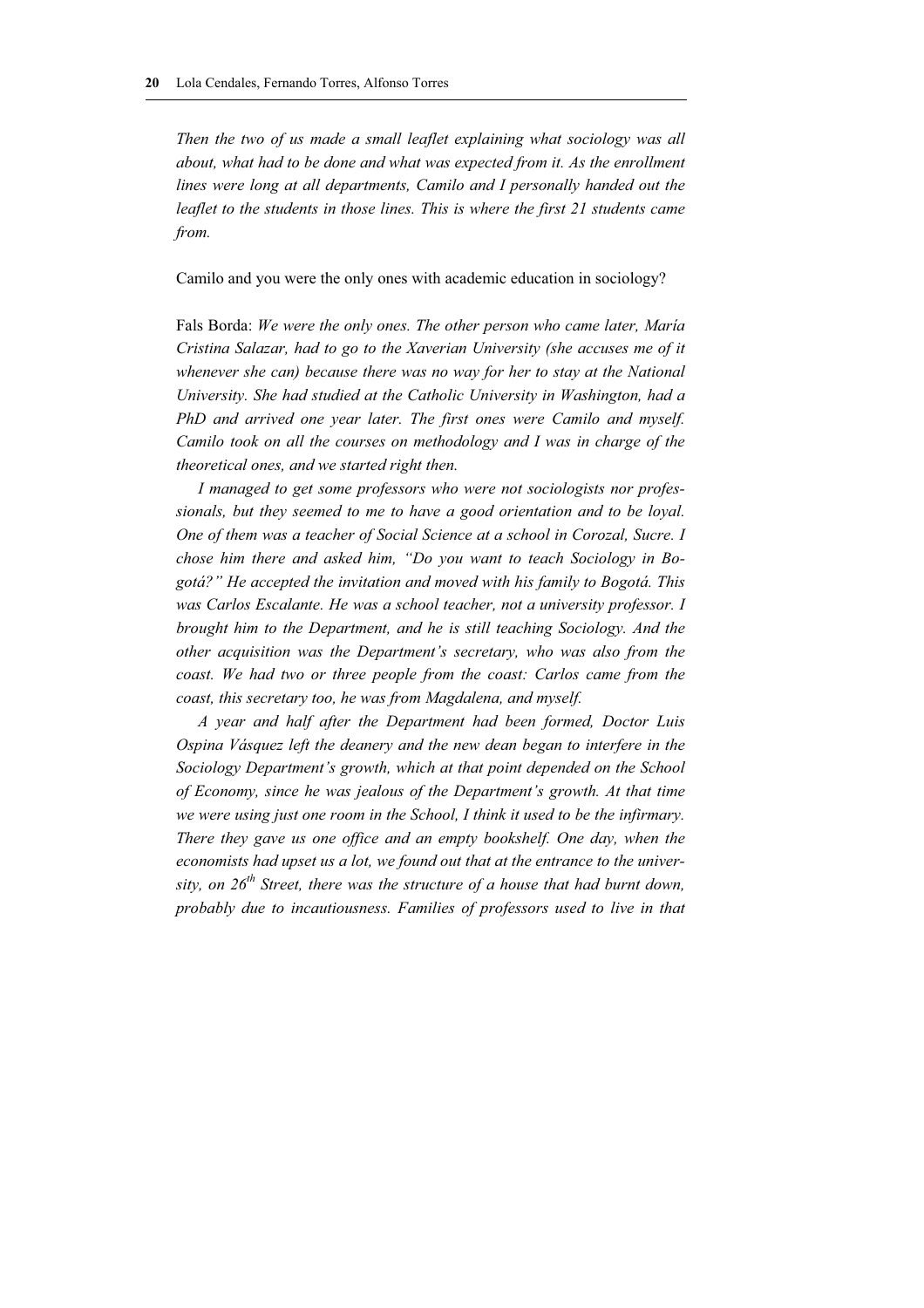*house, and now it was totally abandoned. So we said, "Let's leave this office, there's nothing in here. Let's occupy that house, no matter how burnt down it is." Thus at one late afternoon the 21 students and ourselves carried the two pieces of furniture, marched as a caravan through the three blocks that separated us from the building and took over the house. We staved there, but after ten days the Economy Department people realized what had happened and said, "No, you have to leave the house." They wanted to call the police, saying that we were invaders. But we showed them that we had set the house in order, cleaned and painted it. On the basis of this structure I got through the Ministry of Agriculture enough funds to turn that house into the building it is today, into the School of Sociology.* 

The advantages of being in the Ministry…

Fals Borda: *The advantages came afterwards. I spent two years in this adventure, two years directing the Ministry and two years directing the Department.* 

Was the INCORA office related to the Department?

Fals Borda: *Of course, the first contact made by INCORA (Instituto Colombiano para la Reforma Agraria: Colombian Institute of Land Reform) in order to investigate the agrarian problem was with the Sociology Department of the National University. Besides, I was the chairperson of INCORA's Technical Committee, with Camilo. He was a member of INCORA's Board of Directors and I was chairing the Technical Committee.* 

Why did María Cristina go to the Xaverian University?

Fals Borda: *The Xaverian University had opened the School of Sociology*  with María Cristina, but when they realized that she was a friend of ours at *the National University, they fired her, they expelled her and closed down the School right away. This was very sad, something very abusive done by the rector of the Xaverian University. She had started to teach modern sociology*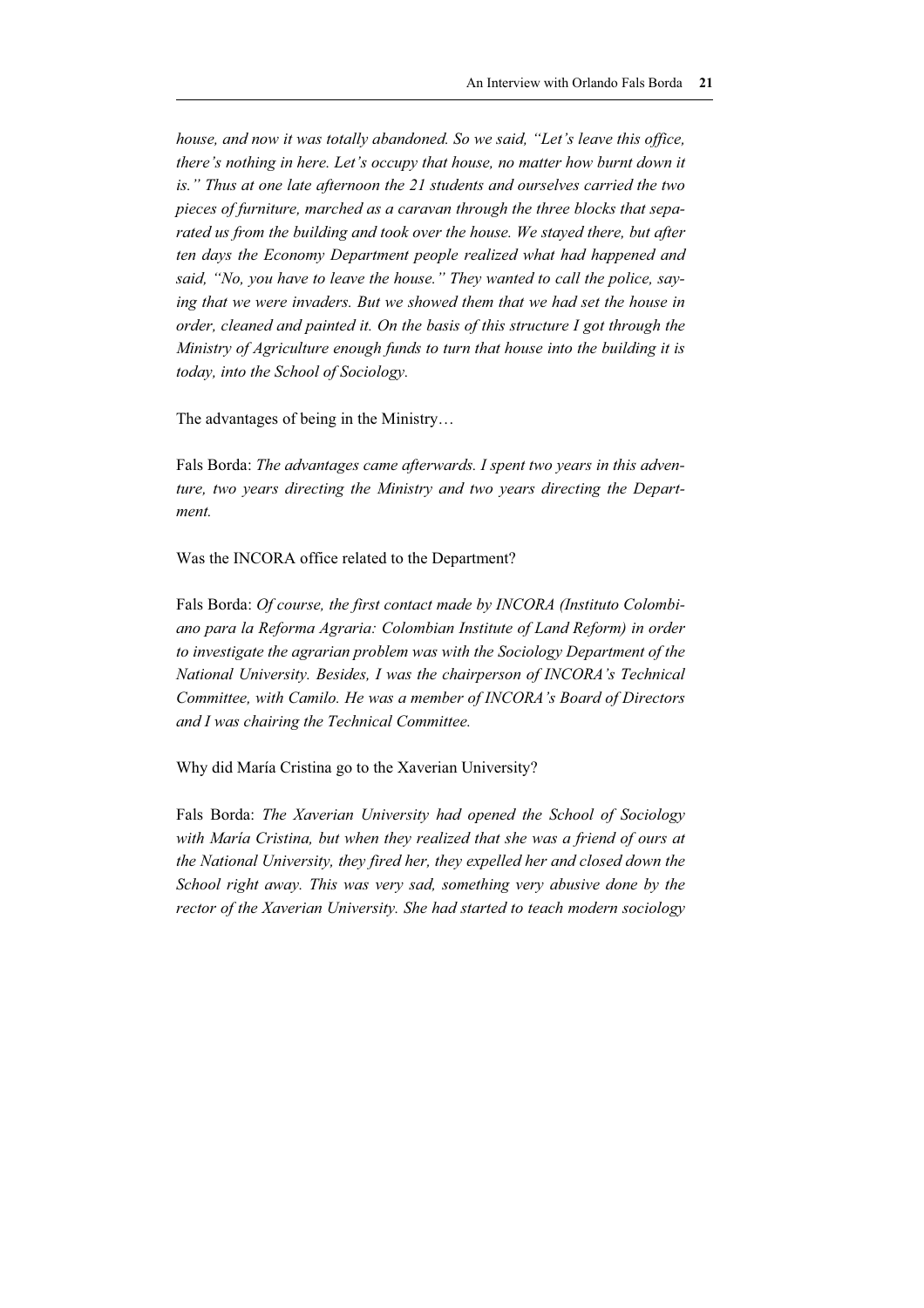*there, in the same line that we had followed two years before. She came to a point when she had do decide how to improve the teaching and research in her Sociology Department at the Xaverian University. Since she was a friend of Camilo Torres, she created a Consulting Committee that included him, Andrew Pearse (a UNESCO professor) and myself. When the Jesuits heard about the meetings that María Cristina was having with this "subversive" group, they dismissed her.* 

How did you get to the research on violence, were you in the Ministry or outside of it?

Fals Borda: *After two years I was appointed dean. The School of Sociology had been created in 1961. Then the work became harder and I resigned from the Ministry. So I could devote myself full time to the university. Actually the presence of Sociology in the university had opened up some new things, it was like a fresh wind. Research is the first thing to be mentioned, because, incredible as it may seem, the National University did no research whatsoever, except for the Natural Science Institute. In Social Science there was nothing, as there was no Social Science as an area of study. There was a course on sociological theory taught by Bernal Jiménez at the Law School. It was the Law School that had Sociology. The teaching of sociology was in the hands of lawyers. With the School of Sociology we began to move. As I had governmental contacts, they became international. This is when I started to bring the best sociologists of Latin America and the Latin American Program of Studies on Development (Programa Latinoamericano de Estudios del Desarrollo: PLEDES) was created. Some of the best sociologists from the United States and from Spain came too. The School acquired prestige. When there was no longer enough space for us in that small building that we had rebuilt with our own hands and the Ministry's help, the government requested an international credit from the USAID in order to construct a new building, a very complete and beautiful building where the Department is still located. This building was inaugurated in 1961 with a Latin American Congress of Sociology.*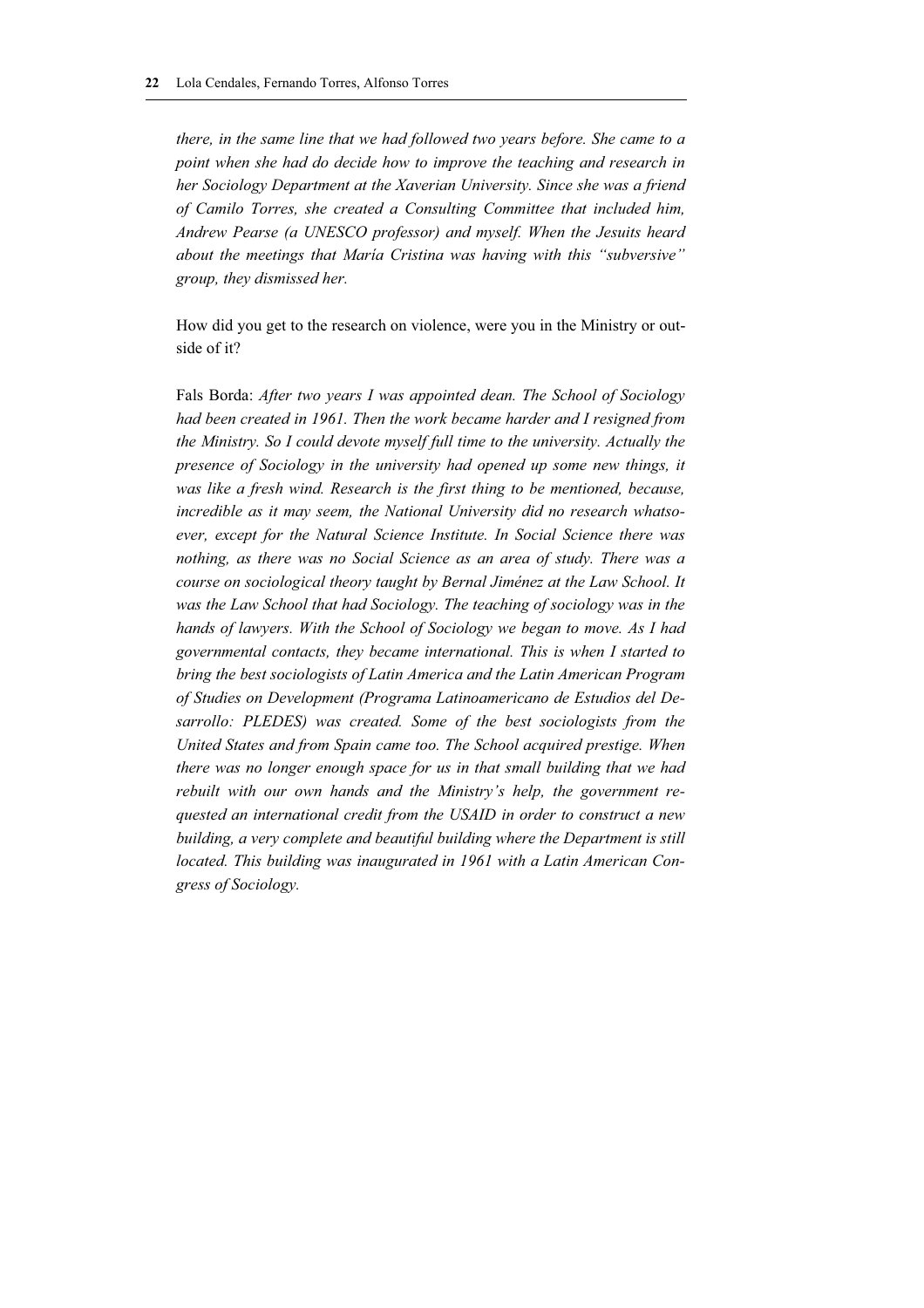In what you were doing and working, what could have been leading to the Participatory Action Research (PAR)?

Fals Borda: *Yes, the seed was there with Camilo's presence. His contribution was commitment, commitment to the popular struggles, to the need of social transformation. But how do you find that out in the university? You find it out through a self-critique of the frames of reference that they had taught us in Europe and the United States, both to Camilo and to me. Because this frame of reference was supposed to have the final word in the professionalization of the Social Science that was conditioned by the positivist and functionalist, i. e. Cartesian school. It was obligatory to be precise, very objective, very neutral, imitating the physicists, who were presented to us as the ideal scientists. This was the frame of reference I had. You talked about the social fact, the social problem, facts, but the very talk about facts is not very reliable, it is limited. A fact can be positive, or negative, or whatever, but a fact is to be analyzed and measured, it is to be understood and that's it. But when it comes to applying this frame that comes from a functionalist analysis of a more or less stable society such as the North American society, a model of social balance, of order in society, rather than disorder, conflict remains out of the picture as something harmful, as something marginal, inconvenient or dysfunctional, as people used to say at that time, it was not functional for society. If you apply to this conflictive society, that is full of violence, a model designed to understand social balance, not social change, and designed even*  less to understand conflict, then there is a clear flaw here, a maladjustment of *the explanation and analysis. Of course, Camilo had already realized it, and then he began to talk about the new kind of Latin American sociology. This is when he presented this point of view in Buenos Aires, I think it was in 1961. Camilo and I found out about the existence of the documentation fund of the official Committee for the Study of the Causes of Violence that had been appointed by president Alberto Lleras. The secretary of this Committee was monsignor Germán Gusmán Campos, who had the good initiative of keeping this documentation. Camilo convinced me that we should visit monsignor Germán Guzmán, who at that time was the parish priest of Líbano, Tolima. So he and I made the expedition, and Roberto Pineda Giraldo, the husband of*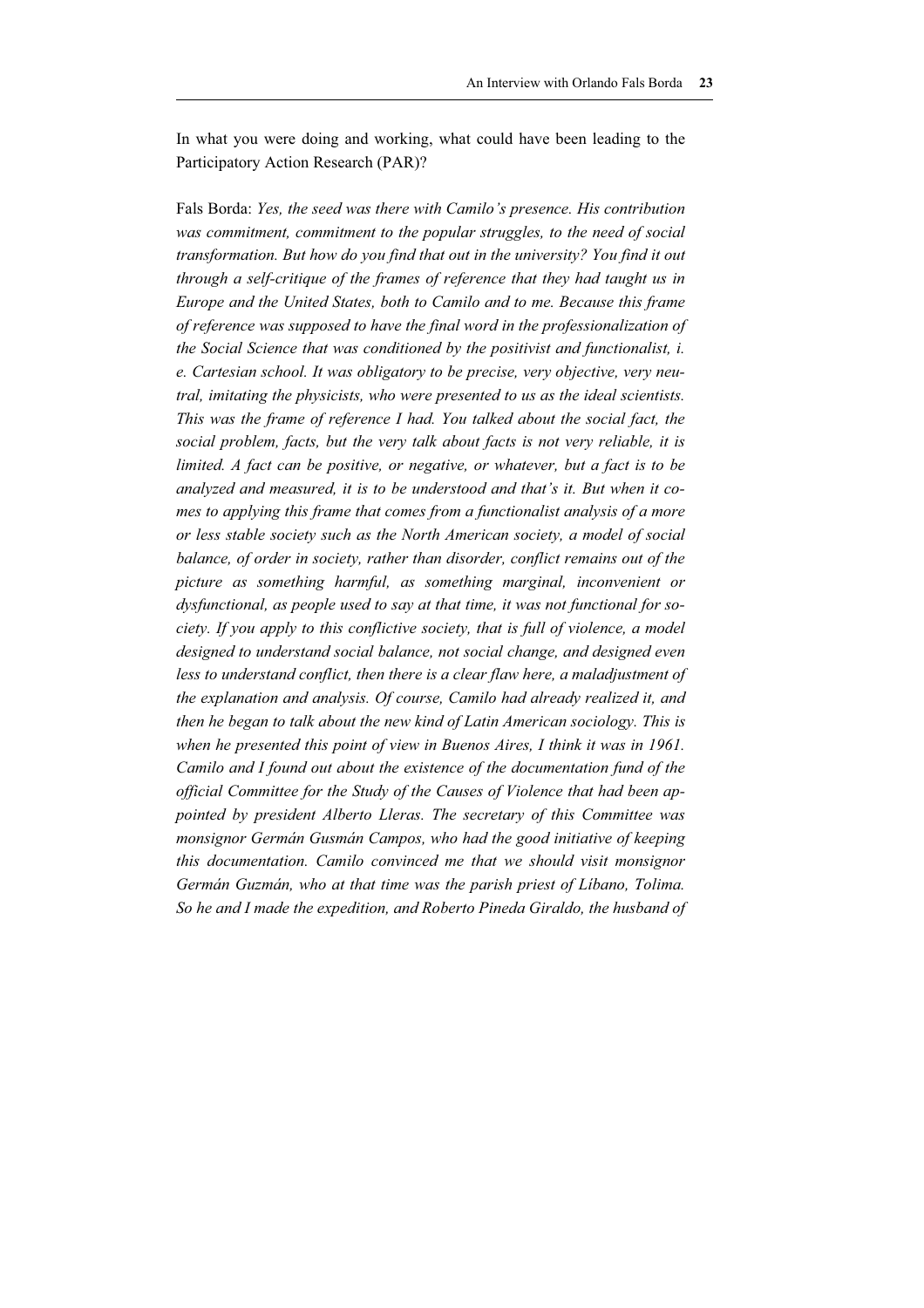*Virginia Gutiérrez, joined us. Roberto and Virgina were both anthropologists, and they had become orphans when Laureano Gómez closed down the Higher Normal School. They found a mother in the Sociology Department, and all of them came in mass, all of them joined us, it was a great thing. The three of us made this expedition to Líbano in order to convince monsignor Guzmán. There we saw the file and persuaded him to come to work at the School of Sociology. He fulfilled the formalities to leave the parish and came to us with all his things, and we worked together writing the first volume on violence. We did it in secret, nobody knew what we were doing because it was very delicate. We had decided to say things mentioning names, dates and places. We had all the necessary documentation at our disposal. In analyzing this work, its intensity, the nature of the conflict, the whole scheme that I had brought from functionalism broke up in my mind; you cannot explain it with the frame of reference that I had learned in my teachers' classes. As a conclusion to this volume I wrote down the first expression of my abandonment of that functionalist model. We had to take a much clearer stand of commitment to the solutions, and that's why the book on violence ends with 27 or 30 recommendations to the government, to Colombian society, the church, the university, to everybody on how to solve the problem of violence. If you read these recommendations, even today they sound very logical, obvious, very feasible. But they were never complied with. They were inspired precisely by our feeling of commitment to something that would serve society. A sociology committed to social transformation.* 

#### Is there a reading of Marxism in order to arrive at this committed sociology?

Fals Borda: *In the meantime several monographs had already been published in the series of the School of Sociology, and all of them actually ended with recommendations. It was applied sociology, very much inspired by activity, by praxis. To your surprise, I had never had classes on Marxism in the United States, at no university. I had not read Marx, not even when I wrote this final chapter of the second volume on violence. In this chapter I only get to the stage of the theory of social conflict. But our attitude and intention as sociologists talking about this phenomenon demonstrated that there was a*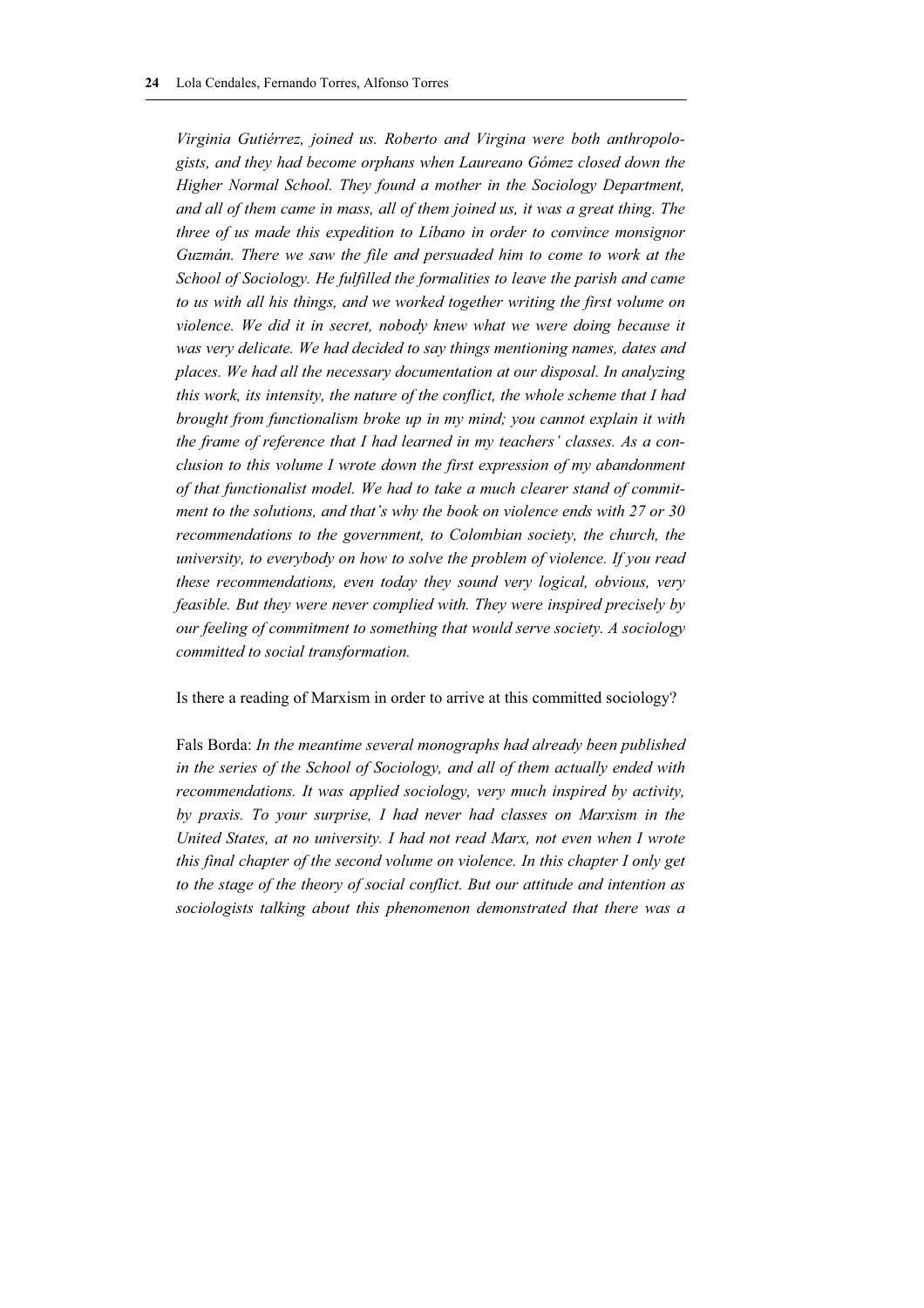*need for an inner transformation, of feeling, of attitude, and this is what we called commitment. And Camilo takes it on and transmits it to his own interpretation and afterwards to his life, his self-giving. The idea of commitment to the problems of society in order to solve them, first to understand them and then to solve them, is one of the roots of participatory research.* 

Does the political mediation appear in this search to solve the social problems?

Fals Borda: *Yes, because at that time it was obvious, as it is said in the book on violence, that violence begins because of the existing political problems. And then the economic problems are added to them, and later the religious problems, the cultural problems and all kinds of problems, until it gets to the drug traffic. In other words, violence grew as a phenomenon with many heads, in a hydra that you could only cut off from below, from the neck, which is what no government has ever wanted to do. The recommendations addressed directly this neck of the hydra. To cut it off. This was the commitment, to do things thoroughly and well. However, this was one of the roots of PAR. And this we owe to Camilo Torres Restrepo.* 

To a large extent the category of commitment has ethical roots, in the previous tradition of social science nobody had used it…

Fals Borda: *Sartre, however, used it later. I think Marx did talk about a commitment to the working class. I do think that in the 19th century there was more awareness of the need of change than in the 20th. Precisely because of this technicist or scientificist eagerness on the part of the social scientists, of my teachers, who said you had to be scientific according to the model of natural science and forgot that the physicists, whom they worshipped so much, were already making that leap to what we later called the andropic principle and then to the principle of the quantum physicists, the principle of indetermination. Now, if the physicists begin to talk about indetermination, what is left of that objectivity, of that accuracy and measurement of the phenomena they observe? Zero. They have been much more honest, much clearer*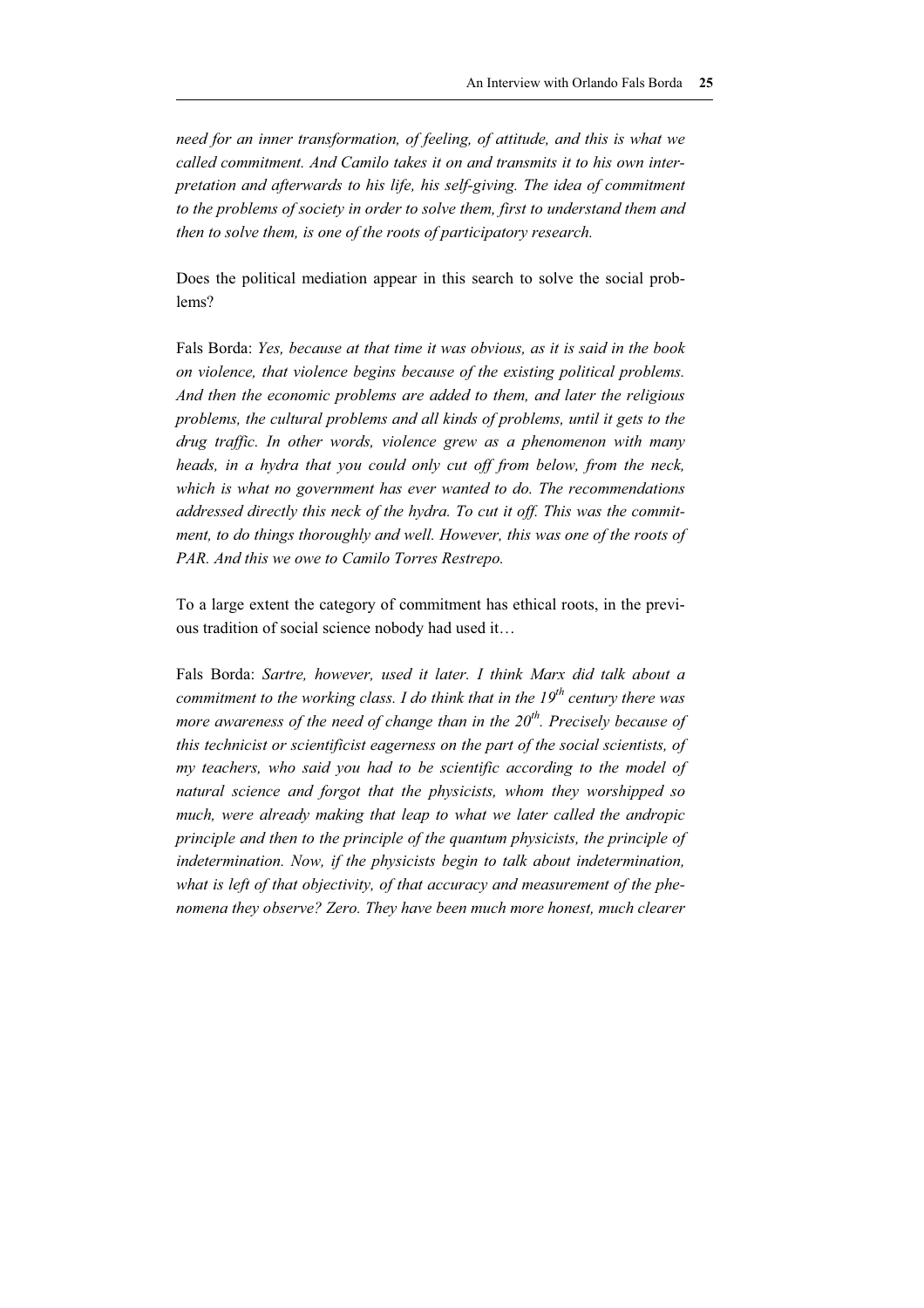*in scientific terms than the sociologists, who should have recognized this obvious fact, that the observable is not absolute and has interpretation and reinterpretation. Now even the mathematicians are looking for interpretation.* 

Did the first research experiences with the peasants take place after you left the National University?

Fals Borda: *No, it was before. The Communal Action is born with the Saucío School. This was a child of the research I had conducted about the Andean peasants. This experience was made in 1958.* 

How did the Communal Action emerge?

Fals Borda: *Partly from the news that something similar was being done in the Philippines through the Inter-American Housing Center (CINVA), of which I was an adviser. There it was realized that the action of the organized community could solve many problems by employing what was then called local labor. At the CINVA they had invented a machine for manufacturing better bricks that lowered the cost of buildings. This was really an invention*  to make the social housing about which people talk so much. We all learned *to make bricks. Two experiments were conducted together with CINVA, one in Tabio and another one in Saucío. The one in Saucío was successful, the other one in Tabio was not. Why? I believe it was because of the relationship of love that I had with the people. Because of the ties. There are two works that I have written with love: one is* Campesinos de los Andes [Peasants of the Andes] *and the other one is* Historia doble de la Costa [Double History of the Coast]*. The school in Saucío was built in a record period of three months with that little machine that CINVA had brought from the Philippines and with the engineer who was also hired by CINVA. He was an excellent architect who made the floor plan of the school that is still standing there, it's a national monument. The Communal Action was born there, the first Board of Communal Action in Colombia was the board of that school in Saucío. What happened then? That experience remained there, and when I was already in the Ministry I took several ministers there for them to learn. I took the minis-*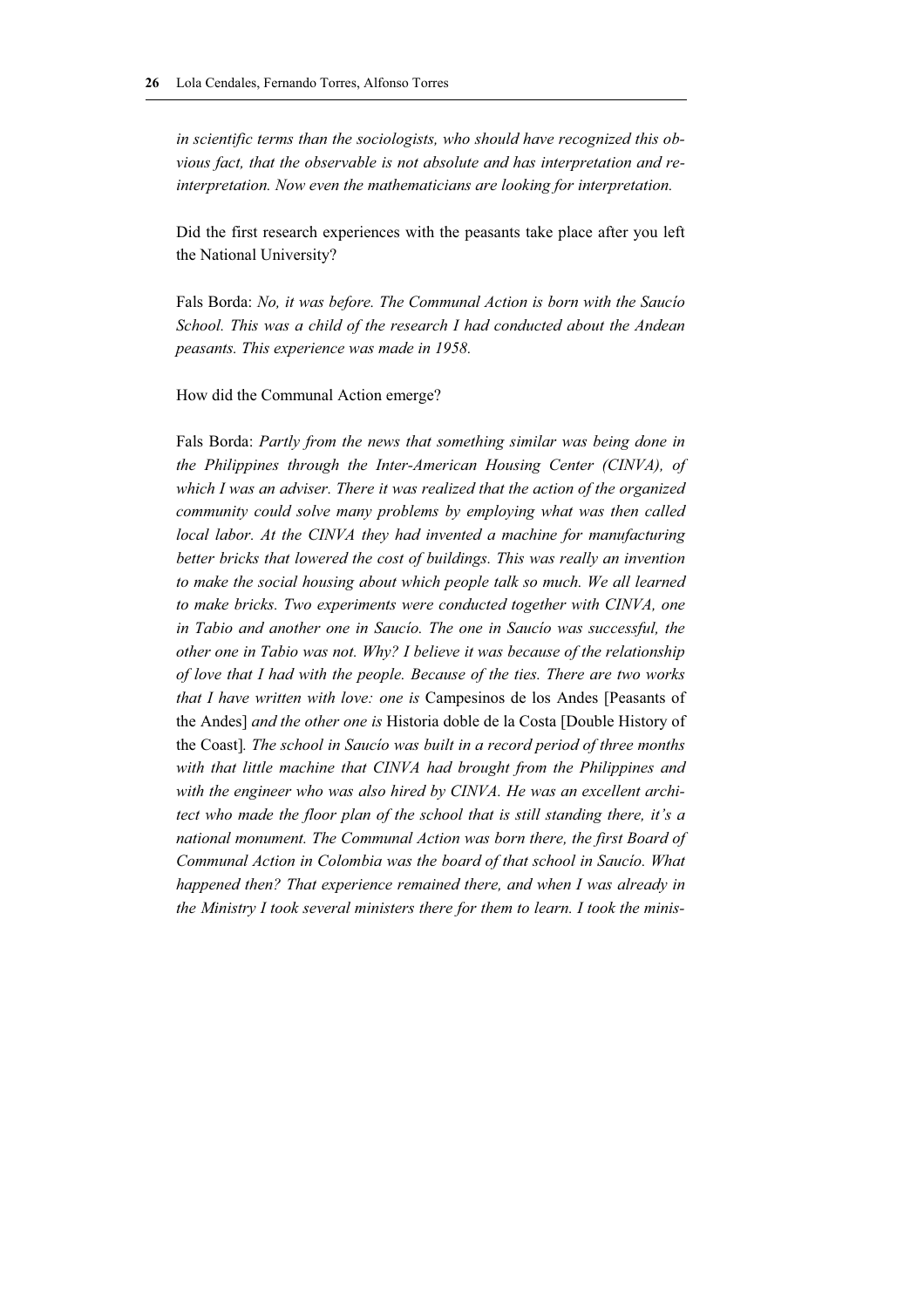*ter of Agriculture, Augusto Espinosa, and his successors, as well as the minister of Education, Abel Naranjo Villegas. He was the first one to give Communal Action the green light. What was it that he did? Abel Naranjo Villegas, Education minister of the Lleras Camargo administration, discovered the importance of communal action and learned from the experience that was being made there. And then he asked Camilo and myself to write the rough draft of the decree that contained the first official regulation of the Communal Action.*

How was the research with peasants continued from the School of Sociology?

Fals Borda: *When I entered the National University, the peasant experience in Saucío was already going on since 1950, and of course I introduced in the School of Sociology the practice of going out to the field in order to investigate the social, economic, political and cultural reality. In this respect we were very different from all existing Departments and Schools. There was always a lot of resistance on their part because they were very purist in the classical, scientific European tradition, which means discussion of ideas, mostly in the routine communication of ideas, of knowledge, but then this insistence of Sociology on going out to the field gradually broke that resistance, that Cartesian eurocentrism. This came to the point where very direct relations were established between the National University and the government in the area of social development policies, of land reform; this was something very important, because the policy of the Colombian Land Reform Institute (INCORA) got its first research and institutional support from the School of Sociology of the National University. The first contract was signed with the purpose of investigating the land problem in Cunday, Tolima. So we went there on horseback with the students, and this was an expedition, there*  was a formal contract. This meant a direct participation of the university in *the search for solutions to concrete problems. It was the beginning of this new concept that meanwhile has already gained a lot of strength, which is the concept of participatory university, a worldwide movement that connects the university to society.*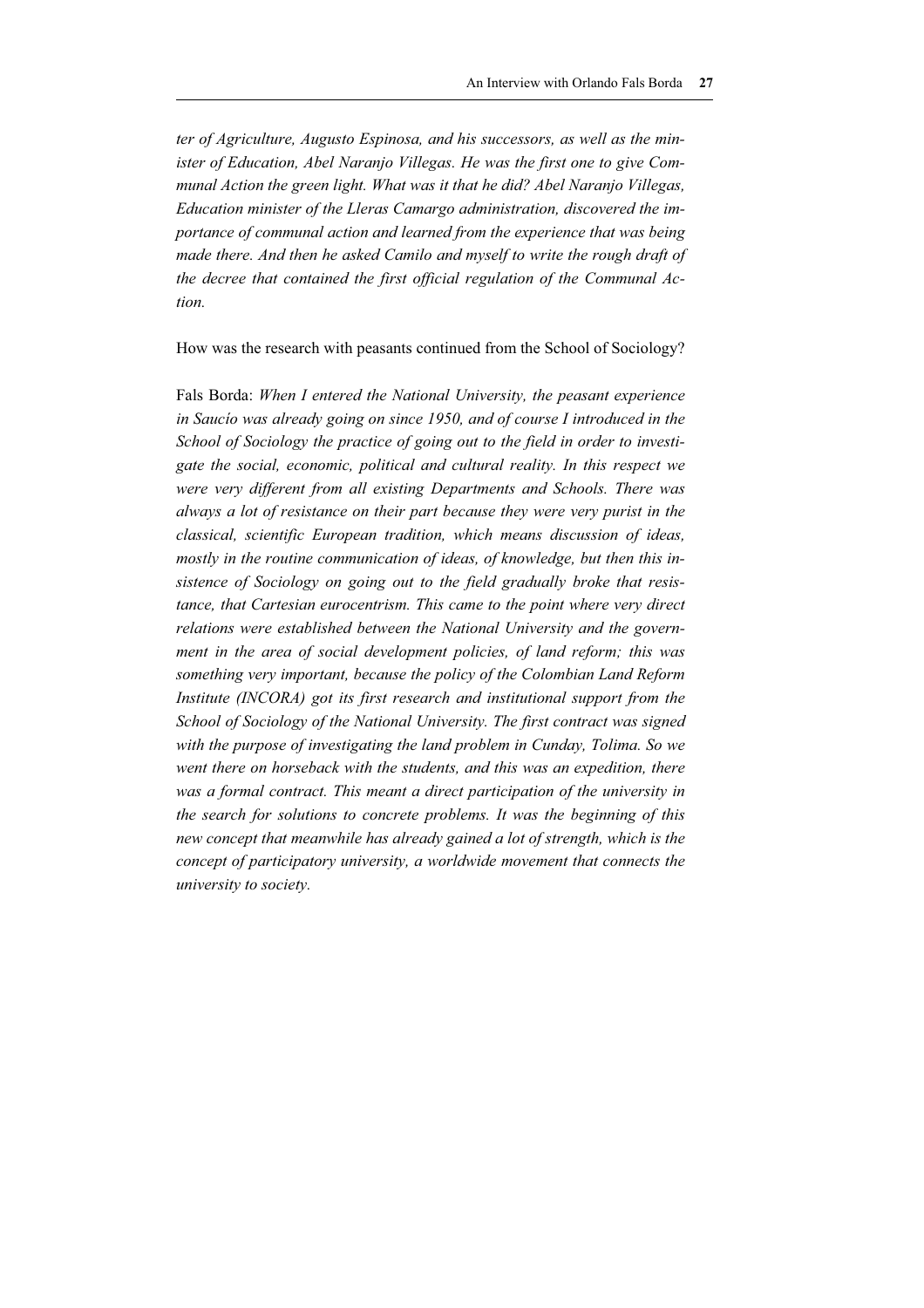The topic of land reform is affirmed as a concern in your research field from that time on…

Fals Borda: *Yes, I have always been a rural sociologist, this was confirmed with more certainty by my profession. After getting into the knowledge of reality with Camilo and other professors we began to feel the tensions between*  what we had learned and what we saw in the field. There is a tension that *was solved in favor of new models, of alternative paradigms, and this alternative paradigm, which was no longer Cartesian, was little by little consolidated in the Participatory Action Research (PAR). In the beginning I was against considering it as an alternative paradigm, in order not to frighten even more the routine intellectuals and academicians. Because to say, "What about another paradigm, a different way of understanding reality?" and to say that Descartes was not right, that Hegel was wrong, etc., no… this was too daring. And I thought that PAR was first and foremost a research method rather than a whole complex of knowledge; it was method, it was work in the field and with results that were much different from what it would have been with an application of functional positivism. This doctrine or this form was then taken to the World Congress in 1977 in Cartagena.* 

#### Was it being produced in this relationship between university and reality?

Fals Borda: *In 1968, after Camilo's death and the university crisis, the strikes, etc., I withdrew from the university; I gave it completely up and didn't return for 18 years. This was in 1970, and I did it in protest against academic routine and the lack of support to that which we thought should be researched and transformed, because the interesting thing there was the emphasis on action, on investigation for transformation. This was our scheme: research what for? Well, to transform. Why? Because there is injustice, there is exploitation, and the world has to be more satisfactory, particularly the Colombian part of the world. In this was a crisis in the School. I stayed 18 years outside of the university constructing PAR.* 

Was it a search outside academia?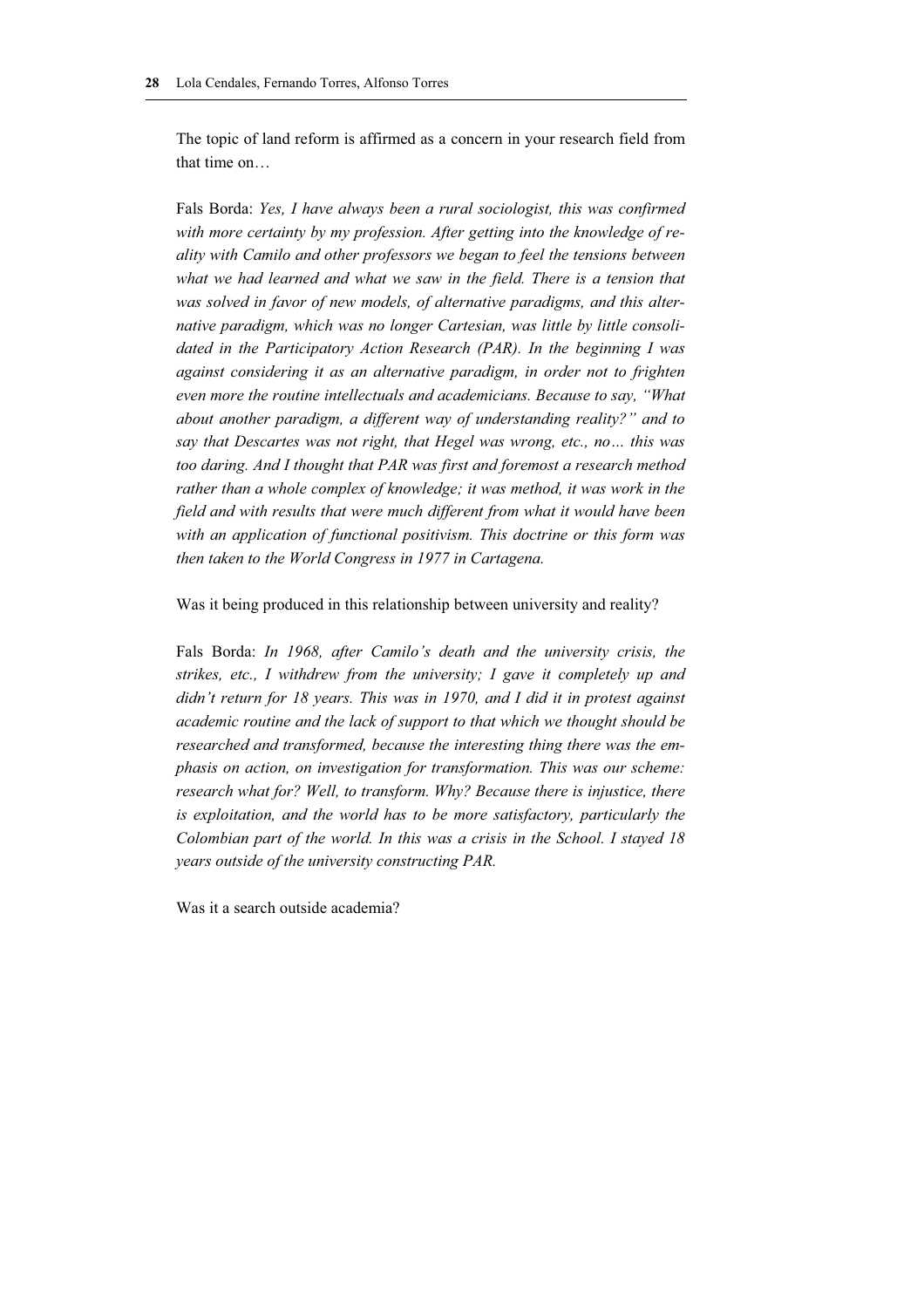Fals Borda: *Yes, totally outside. This idea was not even born in Bogotá, but in Geneva, Switzerland, with a group of Colombians who used to meet in my office when I was the research director of the United Nations' Institute for Social Development, whose headquarters were in Geneva. I was already gone since 1968, a short while after Camilo's death. This was the same year when I married María Cristina. In Geneva we Colombians – there were five of us, anthropologists, sociologists and economists – managed to create the "La Rosca" Foundation of Social Research and Action, with the idea of returning to Colombia in order to put it into practice. And this is what happened. I completed my two years term in Geneva and came here.* 

#### How was the group made up?

Fals Borda: *I was the only sociologist in formal terms; the other members were Víctor Daniel Bonilla, an anthropologist, and Jorge Ucrós, and Gonzalo Castillo, who was a theologian. It's interesting that two of these comrades were former Presbyterian ministers and myself too; the most interesting thing is that half of that group of six social scientists were Presbyterians. The other one was Augusto Libreros, an economist, who was professor at the University of the Valley. This was a very strong intellectual challenge that forced us even to study Marxism and to put it into practice; Marxism was our alternative paradigm.* 

#### And was Freire also in Geneva?

Fals Borda: *He was also there. All that converged in Geneva, and it was a very important ecumenical moment. But once we had developed that, let's say the intention, we decided to come back to Colombia in order to put it into practice. We returned by the end of 1969 with an expectation, and the "La Rosca" Foundation of Social Research was formalized here in Bogotá. With this decision we started to put into practice together in Colombia, and the methodology was developed because of this decision to go out again to the field, now without the ballast of the academic institution, without the stock-*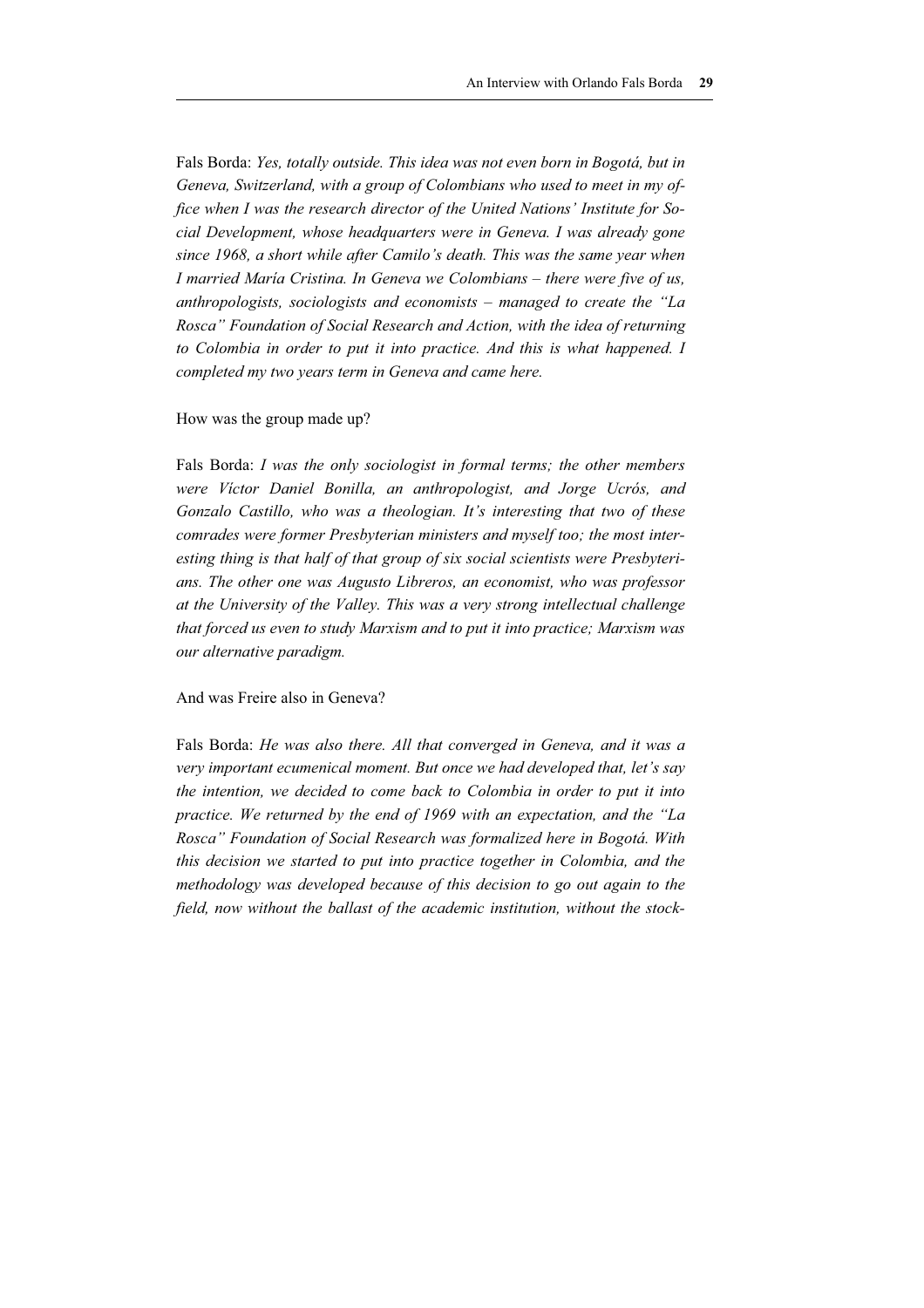*ade of the academia. We were completely autonomous. But how did we manage to do it? With the support of the American Presbyterian Church and of the Dutch government. This was the first time that a European government gave direct support to an NGO. The Colombian peasants and the "La Rosca" Foundation of Social Research took on the ethical responsibility of managing the funds. The Dutch Ministry of Economic Development has continued to support us, to the point that they paid our air fares to the Second Congress in Cartagena in 1997.* 

*On the other hand we had the support of the churches. Because of the contact of the three Presbyterians this became definite. This was the moment when in the United States a very special committee was constituted. It was called Self-Development of the Peoples of the Presbyterian Church, which also broke with its tradition of supporting North American missionaries. And that was the big problem, because the American missionaries in Colombia who previously had gotten funds directly from the Presbyterian Church accused us of being Communists and said that for this reason the Church should stop supporting us. This was done mainly by those who were in Córdoba, where I was working with the peasants. We had divided the country: I was in the Atlantic Coast, Augusto in the Pacific Coast, Gonzalo in Tolima, Víctor Daniel in the Valley and the south. This is where we started, and after that we entered other rather risky fields, such as the magazine* Revista Alternativa*, with Gabriel García Márquez.* 

At that moment the academia… to have broken with the academia in order to run the risk of constructing something different…

Fals Borda: *The extraordinary thing was that we got enough resources, both from a Church and a government... two pillars. And then there was the Re*vista Alternativa *with the support of Gabriel García Márquez and other intellectuals. The best Colombian journalists were there, and it was a school, a school with a new approach, a new way of presenting and interpreting the news… For me as an academician this was a big challenge… they rejected my first articles because they were too heavy… My section was called "Forbidden History", the new history of Colombia, because it was more daring*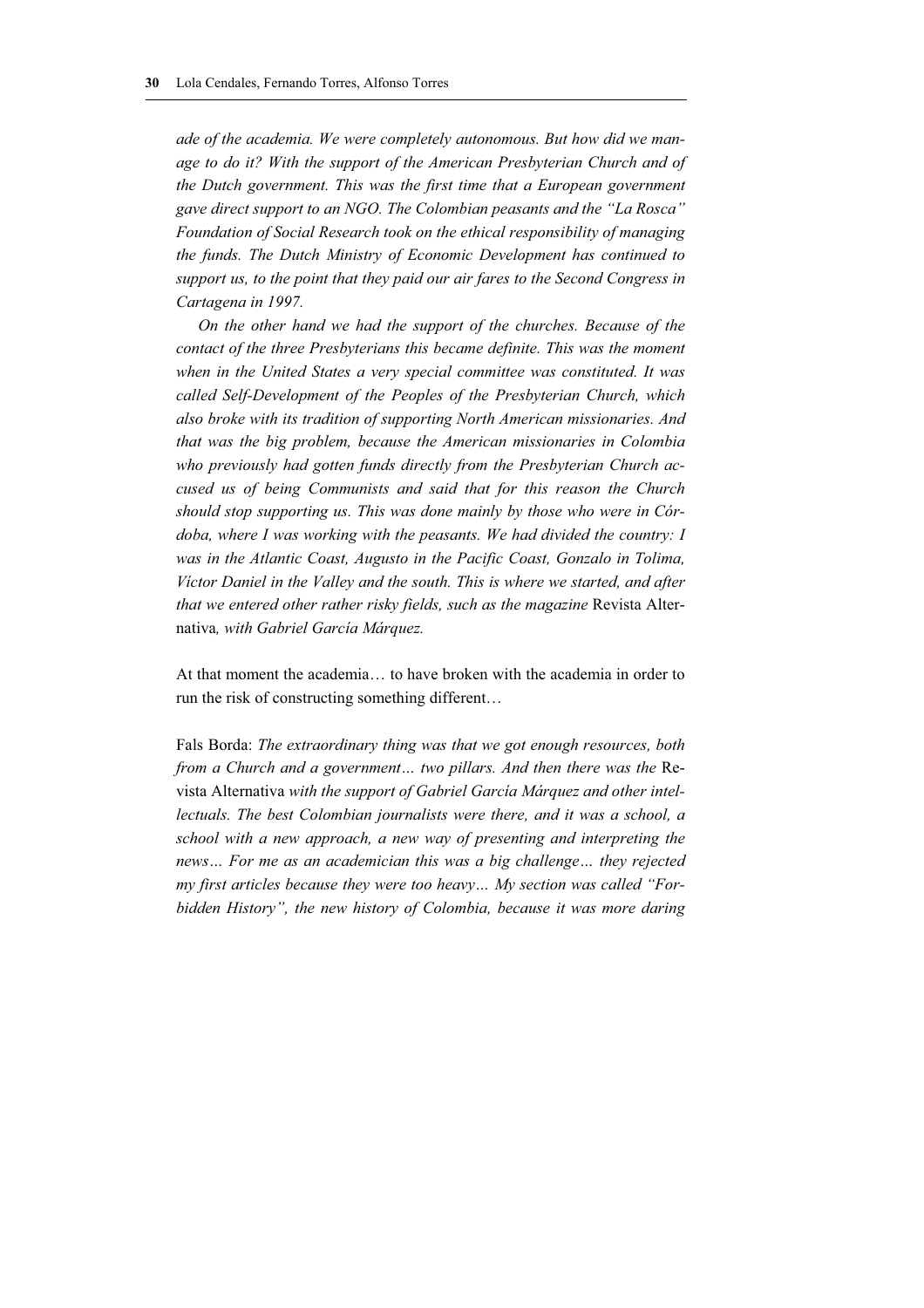*than the one advocated by Jaime Jaramillo Uribe, and many people preferred this more critical approach, but of course the two approaches were convergent. There was a whole cascade of events that began to change the meaning of the lives of many.* 

In the work with the peasants in the Coast, whose major purpose was of methodological nature, what was the greatest finding or the greatest confirmation that you got for the later research proposal?

Fals Borda: *The insistence that theory and practice should go hand in hand, not as separate stages or moments. There had to be an interpretative rhythm, but of a common process, of one and the same process. This is what we have called the reflection-action-rhythm, a nursery which was later developed in practice and the concrete effects, in the application of knowledge. This was the radical difference* vis-à-vis *the academia. Because the basic question was: knowledge what for and knowledge for whom? These questions were not asked by the academia.* 

Where did the idea of organizing the 1977 Congress come from?

Fals Borda: *I think it came from the international relations that "La Rosca" developed from 1970 onwards. Through my trips abroad I discovered persons and institutions that ended up being very convenient for that. I met people such as Mohammad Anisar Rahman, who is co-author of the book* Action and Knowledge*. He's an economist from Bangladesh living in exile. He was the director of the participation programs of the WLO. This was limited participation, directed participation, manipulated, tutored participation. The contact with Rahman led things toward an authentic participation. We began to hear that there were similar attempts in several countries, and the interest*ing thing was that all these countries were from the south, from the Third *World: in India, in Mexico, in Egypt, in Brazil…* 

It was like a stone-pit…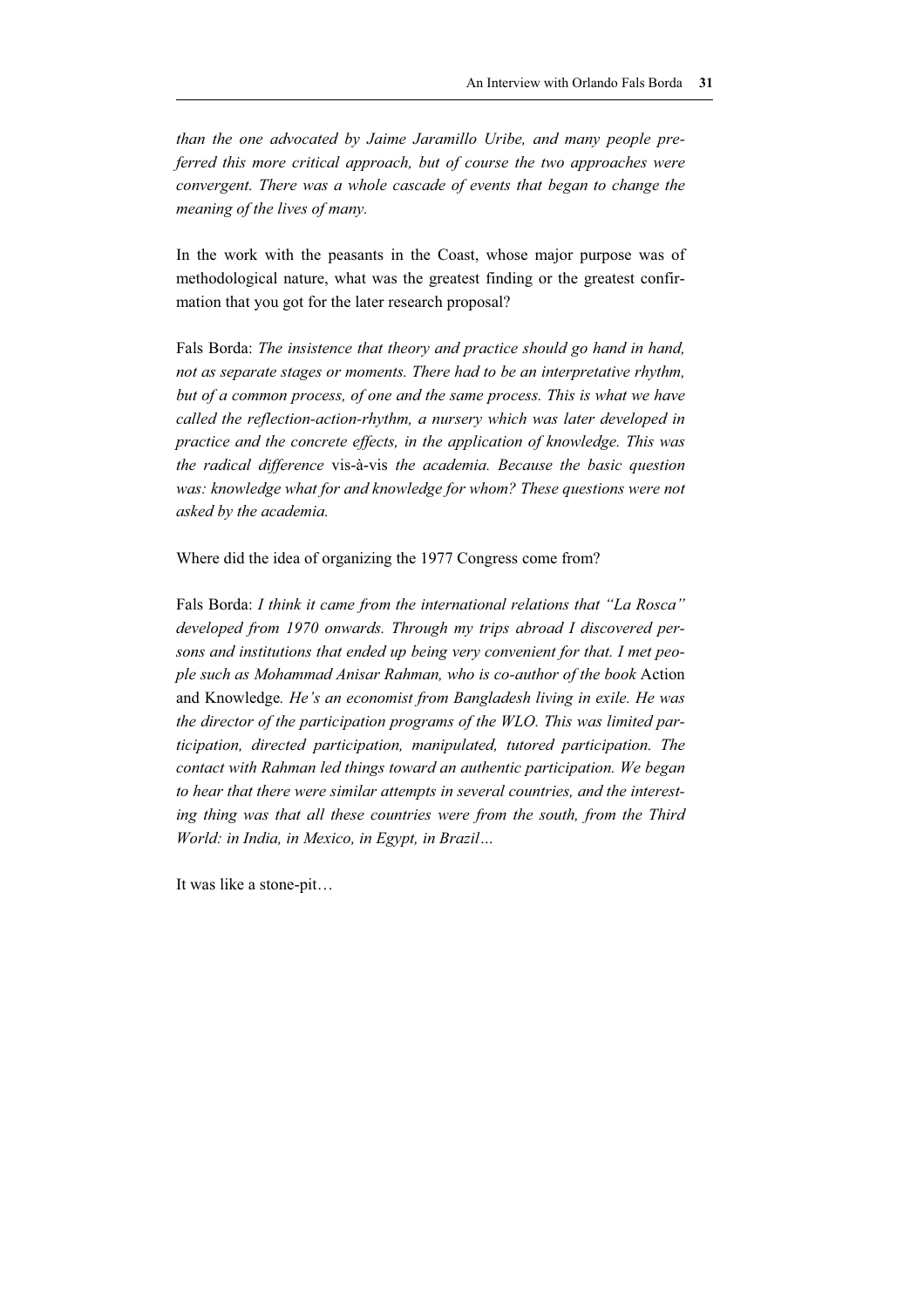Fals Borda: *Yes, because even Stavenhagen was in it. This is when he wrote his great article on "de-colonizing social science" for the North-American and English anthropologists. It was published in their official journal and caused a scandal! And in this article he already quotes "La Rosca" and my work as well as the emphasis on action and practice. At that time he was in Mexico, and in Brazil there was Paulo Freire, although he lived in Geneva…* 

Although the contact with Freire wasn't permanent, there was a mutual influence, of one on the other…

Fals Borda: *Yes, of course, and soon practice itself forced us to see each other, as when we supported the Sandinista Revolution in Nicaragua, for instance. We went there together. Afterwards in Africa. Another tendency also emerged, the Finnish one with Marja Liisa Swantz. All this took place during the same years, from 1969 onwards. There was a kind of "international telepathy", a coincidence. Marja Liisa had gone from Finland to Tanzania. She is a sociologist and is still teaching at the University of Helsinki. In Tan*zania she also sowed the seeds. She's one of the great pioneers of PAR in the *world. In Asia we had Rajesh Tandon in India. In Mexico we had Stavenhagen and others, and many more in Brazil, in Chile, in Colombia.* 

Let's come back to the 1977 World Congress in Cartagena…

Fals Borda: *After discovering these five groups from several countries, we persuaded UNESCO to fund the Congress, along with the Bank of the Republic of Colombia. These two institutions funded the Congress. I had a proposal, my report on praxis, a chapter that later became part of the book* Por la praxis: el problema de cómo investigar la realidad para transformala [For Praxis: The Problem of How to Research Reality in order to Transform it]*,* which was then translated into several languages and reproduced in Europe. *A Swiss whose name is Heinz Moser participated in the Cartagena Congress. After it he created a working group in Germany and Austria to translate our papers into German.*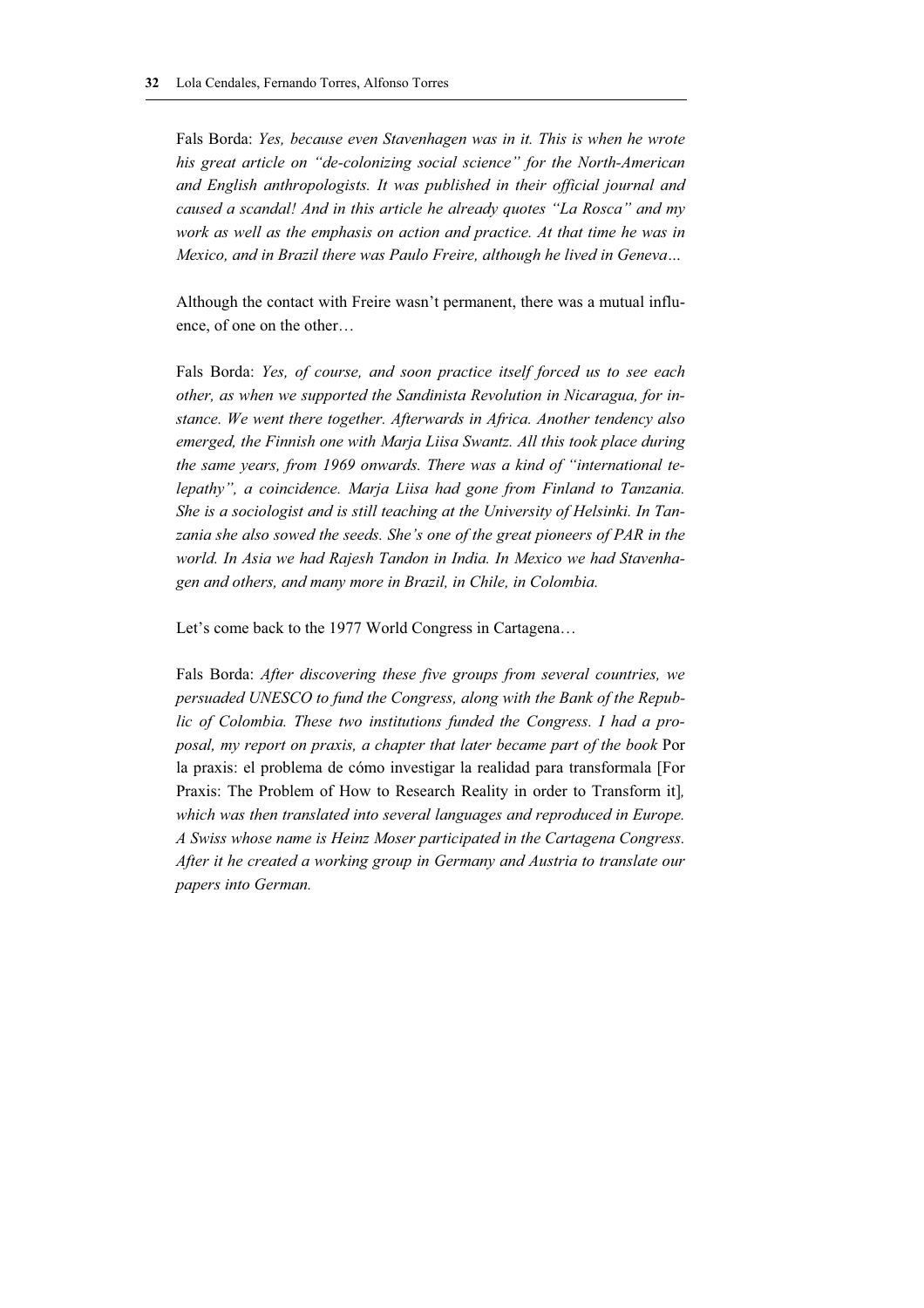Out of Cartagena came a discussion on militant research that reached Nicaragua…

Fals Borda: *Yes, the issue of militant research was discussed in Cartagena on the initiative of the Venezuelans, of Roberto Briceño, who is still there at Central University of Venezuela, where he is research director. The militancy that he had in mind was mainly Gramscianism, but it was interpreted as political militancy, mainly of the Communist party kind, which caused resistance. Then the tone was lowered until it got to the level of popular, grassroots participation, citizen participation.* 

From the Congress up to the present, what have been the key elements in the research proposal that you consider relevant?

Fals Borda: *After the experience of "La Rosca" we have the magazine* Revista Alternativa*, the books that were published in Punta de Lanza: we published good books:* La historia de la cuestión agraria en Colombia [The History of the Land Issue in Colombia], La subversión en Colombia [Subversion in Colombia]*; I published new editions of* Hombre y la tierra en Boyacá [Man and the Land in Boyacá] *and* Campesinos de Los Andes [Peasants of the Andes]*. This was a time of writing, reflecting, systematizing. After that came the Nicaraguan Revolution and the connections with the Latin American Council for Adult Education (CEAAL), as well as with Freire. In Cartagena there were many popular educators. Since then popular education, research and social science have come closer to each other. This found expression at CE-AAL's world assembly for adult education in Buenos Aires in 1985. A very interesting discussion on popular participation and research occurred there. This discussion with Rodrigues Brandão from Brazil was published in a book by the "Instituto del Hombre" in Uruguay. This was a wonderful booklet because it summarized the* status quaestionis *up to then.* 

What about the work of the Double History?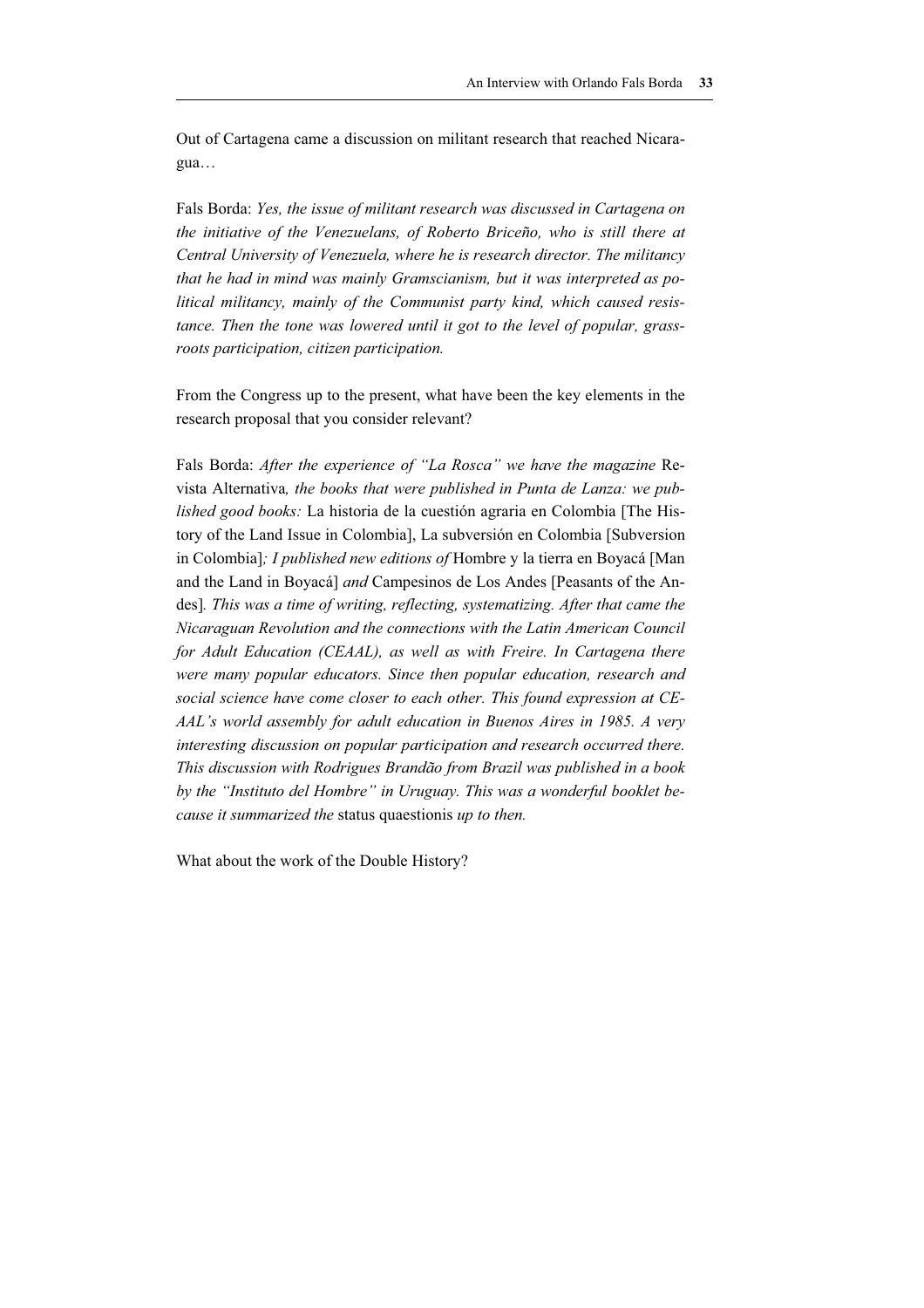Fals Borda: *Yes, the last volume was published in 1986. I had gone back to the area and I was in it. I spent 12 years working in the Coast. I moved to Mompox, to Sincelejo and to Montería. This was also the time when we were put in prison because of the persecution of the M-19. I was in Mompox work*ing on the local history and María Cristina was here, she continued here at *the University, in the Department of Social Work of the School of Human Sciences. María Cristina spent 14 months in prison and I was released after two weeks due to the international pressure on president Turbay Ayala. It was a pile of telegrams from all over the world protesting against my imprisonment, so Turbay gave the order to release me quickly. But it was very Machiavellian, because he released me and kept María Cristina in prison, as it was a way of punishment. For me the decade of the eighties consisted of some more research on the field, but also of reflection and systematization of the methodology, which resulted in* La historia doble de la Costa [The Double History of the Coast]*, my* magnum opus*… I went to work on the field with everything that we had in conceptual and methodological terms. I was able to include this in channel b of the* Double History*. At the same time, however, the territorial movement, the territorial organization emerged. This emerged with Mompox. In 1986 a series of regional and local meetings were held. While I was in Mompox, I realized how absurd were the internal administrative borders in Colombia. I'm referring to the political map. Mompox was in the harbor of a river that belonged to Bolívar, and on the other side of the river was the Department of Magdalena, and the nine villages located in the other side of the river, i.e. in the side of Magdalena, did not belong to Bolívar and were located next to Mompox. Their children attended the schools in Mompox, the main market was in Mompox, they crossed the river everyday back and forth, in short, it was a space that in social, economic, cultural, educational and religious terms belonged to Mompox. I kept saying, "This country is very poorly distributed in its territorial divisions," so we began to propose, together with the local intellectuals, the teachers of the local schools in Mompox, the creation of an independent department: the "Departamento del Río", by separating sections from Magdalena, Bolívar and Cesar. This was the beginning of the movement, it began with the teachers. They continued to be my main source of political support. For instance, at the elec-*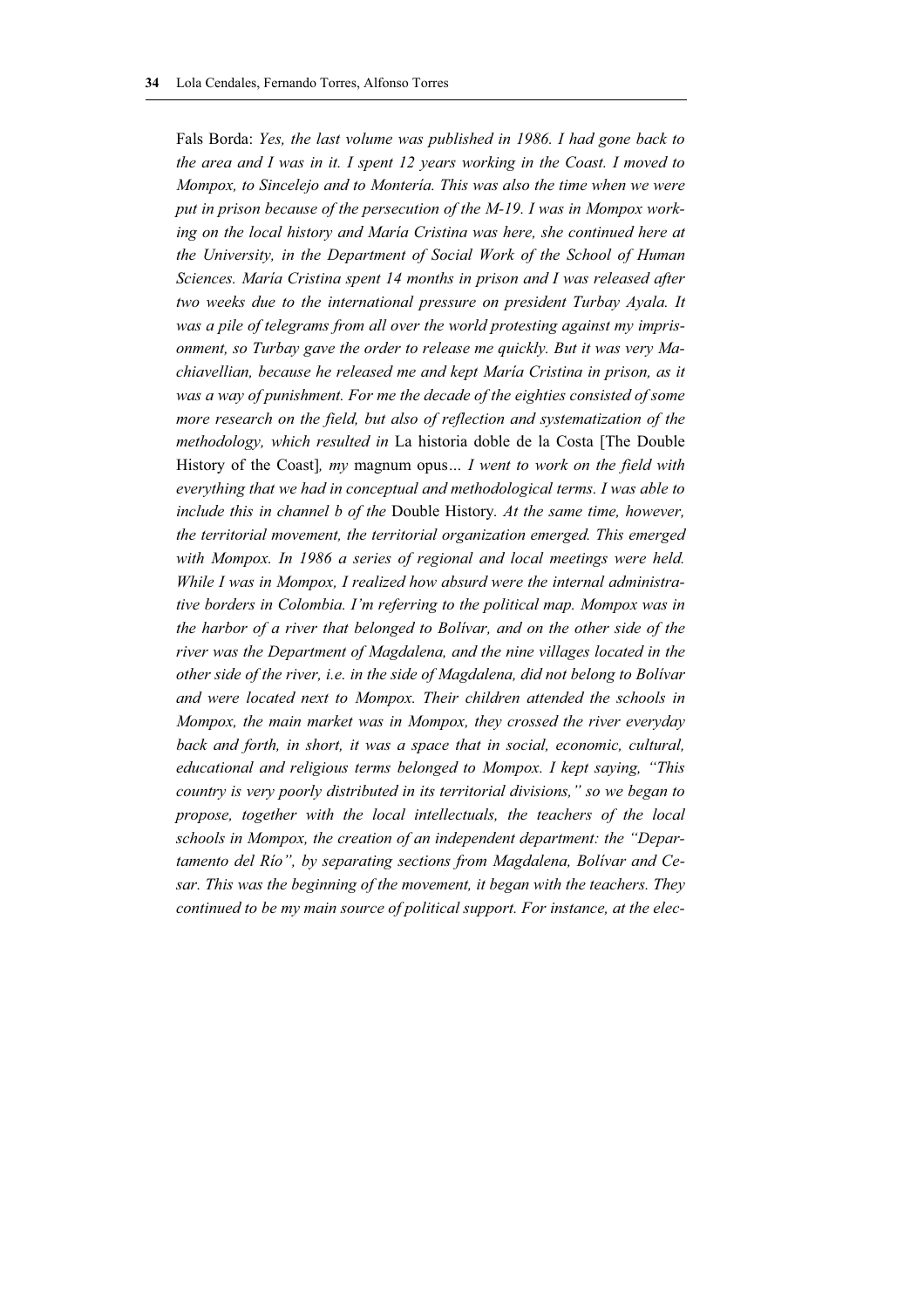*tion for the Constituent Assembly I was a candidate in the list of the M-19, and 90% of the teachers of the Mompox Province voted for me: 90%! Thus a voice of protest was raised from the province: "We want a new department with autonomous provinces!" As a consequence, several meetings are held with the teachers, mainly throughout the Mompox depression. The first one was in Mompox, the second in Magangué, the third in San Marcos and the fourth in El Banco. Thus an extremely powerful voice of the teachers was raised, as well as of the politicians who began to join this movement for independence, for autonomy of the provinces. A big meeting was organized in El Banco, bringing together representatives of all those villages, and this is where the motto* The Insurgence of the Provinces *came up. This is the title of a book that I brought to the university when I returned to it in 1988. It was my first book at the Institute for Political Studies and International Relations (IEPRI) of the National University and the second publication of the Institute. I highlight this book because it was like the spark that put the prairie on fire, asking for a new territorial organization in Colombia. It was the voice of the province.*

This is what brought you to the National Constituent Assembly two years later…

Fals Borda: *Ideas have a dynamics of their own, one just sows them. But there's also something bad to this, and this is what I see at this moment in regard to PAR. It was sown with the purpose of being radical, for radical changes in society, for a profound transformation of things. But once it is established, when it is institutionalized at the universities and adopted everywhere as part of a cathedra, then the idea is so to say castrated and one is no longer very satisfied.* 

By turning it into a classroom topic, you kill the dynamism it once had…

Fals Borda: *That's why I have insisted that PAR should not be taught in a classroom, but to go out into the field and should be continued in the course of time. It shouldn't be subject to the formal rules of the academia because*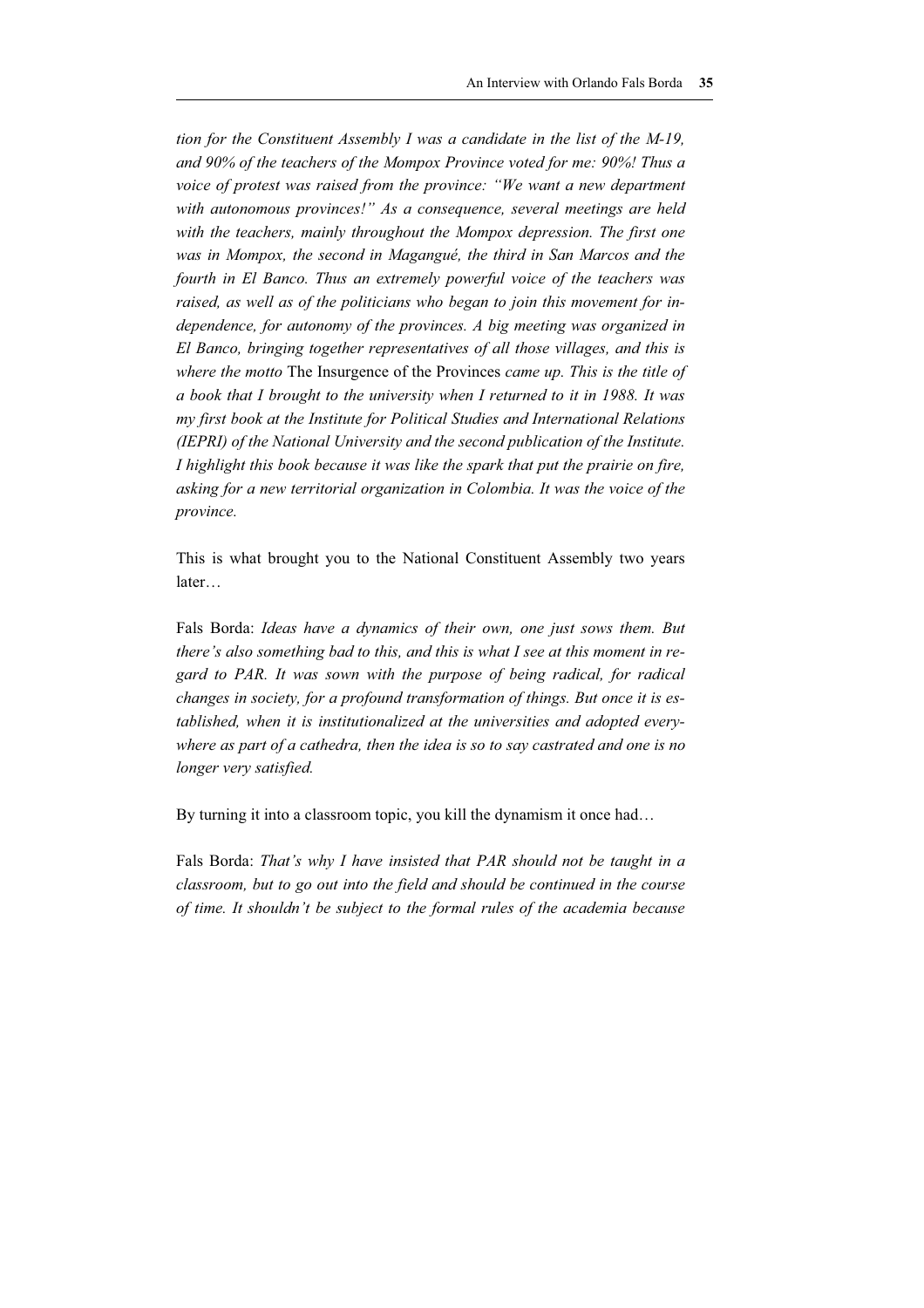*this contradicts its entire philosophy. If the university and the professors are committed to keep the continuity of the field work, it's OK. And this is the first rule I have set for what is now called participatory university, which is different from university extension. This is the meaning of the discussion I have just proposed to the rector of the University, Palacios, in the letter I sent him. He talks about university extension as an activity in which the university goes out to see what's going on, but without any commitment. The idea of participatory university implies a PAR that is faithful to the original insights.*

#### What other developments has PAR had?

Fals Borda: *Actually the idea has been enriched from many angles. In the philosophical angle we have the English school with Peter Reason and Hilary Bradbury, who speak of the participating worldview. They have worked out this idea, which is rather comprehensive and of course provides orientation. This is a philosophical school that moves beyond Husserl's phenomenological school, which was our starting point. With the philosophy of the participatory worldview, it affirms us further in what we mean philosophically.*

*On the other hand, as far as the practical side is concerned, the school of action research came up, the school of Sussex in England, with Robert Chambers. This is the quick and easy application of action research to solve concrete, short-term problems. They call it Quick Participatory Diagnosis (RPD). These are localized actions. Chambers was in Cartagena in 1997 explaining it. Rather than being divergent, it's convergent, but gives PAR a more practical aspect, and it was even the bridge that brought PAR to the World Bank. The World Bank had to create an internal participation group in order to impose its rules of popular participation on the agreements and contracts it signed with governments. Today there is no World Bank agreement that does not contain a clause on the application of PAR or the quick diagnosis. They begin with the diagnosis and then continue with PAR, if they want to be consistent. And on this side we had the addition of the wonderful experience the Australian educators made with the Aborigenes. This was also an*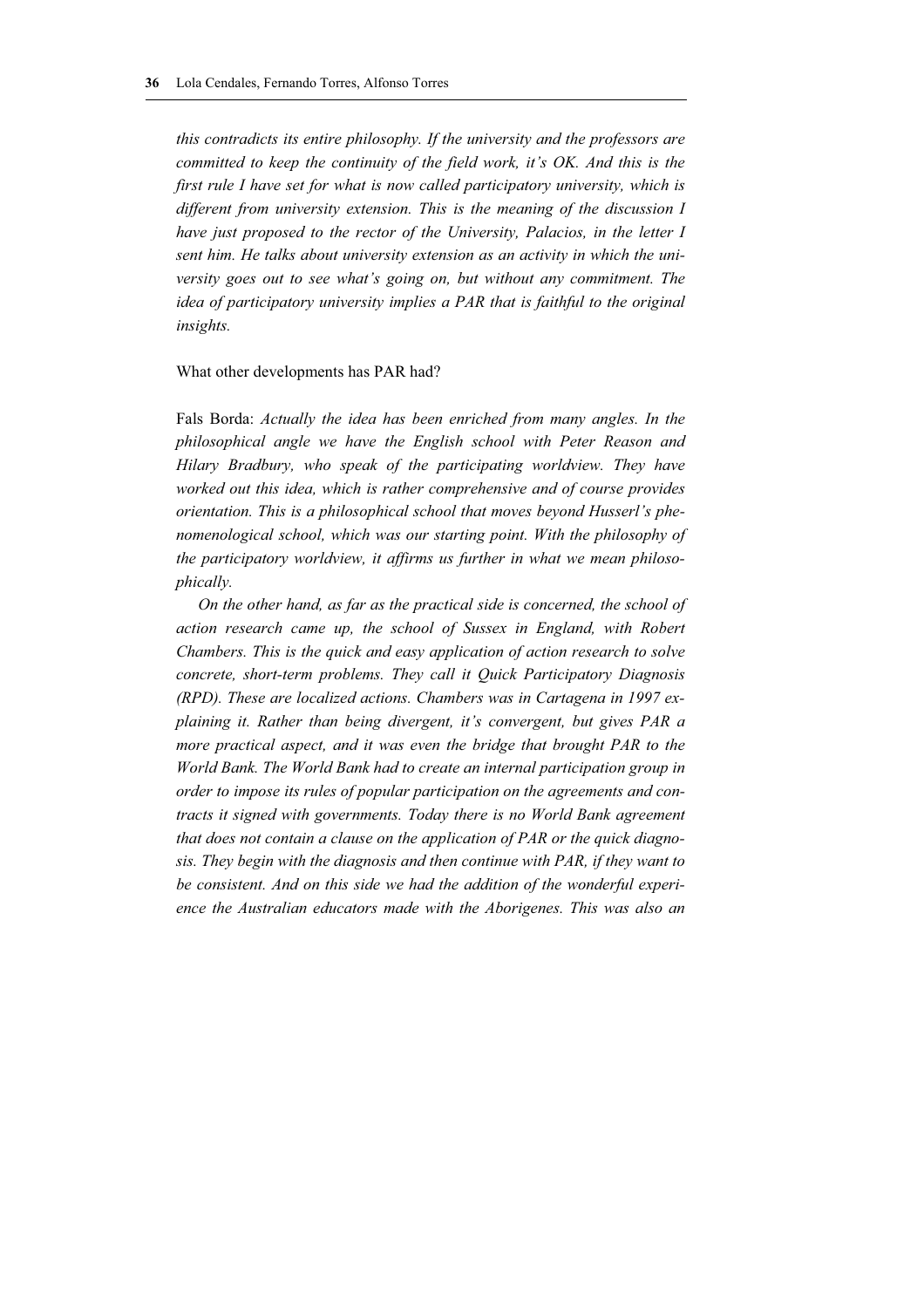*extraordinary thing because the problem of the Aborigenes in Australia was worse than the situation of the Indians in Colombia. They were destroying this people, this culture, until these educators, Stephen Kemmis and Robin McTaggart, discovered PAR. How did they discover it? Through the book* For Praxis*, the article of that book of mine that had been translated into English. They translated it into the aboriginal languages, and this is how the idea of the living school with aboriginal teachers came to transform the situation in Northern Australia.* 

This is action research in the school…

Fals Borda: *In my view, one significant branch is in Australia. Besides, Kemmis has a very intense contact with Spain. They invited him all the time to deliver conferences on this kind of participatory and emancipatory education. Another consequence is what has been called process management, which means getting closer to companies and economists and has its main expression in Norway. This is the group from Scandinavia that came to Cartagena under the leadership of Stephen Toulmin and Bjorn Gustavsen. They had just published the book* Beyond Theory *to bring it to the 1997 Congress.* 

The Congresses have been propulsive forces for the idea, in this way innovative elements are presented…

Fals Borda: *That's the way it is. The first one of this series took place in Calgary, Canada, in 1984. There I found out about what they were doing with PAR in Australia. A delegation of Aborigenes came, and it turned out that they knew everything about our ideas. This was impressive. Then they invited me to go to Australia. The Aborigenes welcomed me there and made me son of the clan, which was beautiful! They made the ceremony for me. I spent a week with them, and they invited me to fish with them. We are all descendants of crocodiles, and they gave me a very beautiful name, Gamba, which means the encounter of waters, the water of the sea with the fresh water of the rivers.*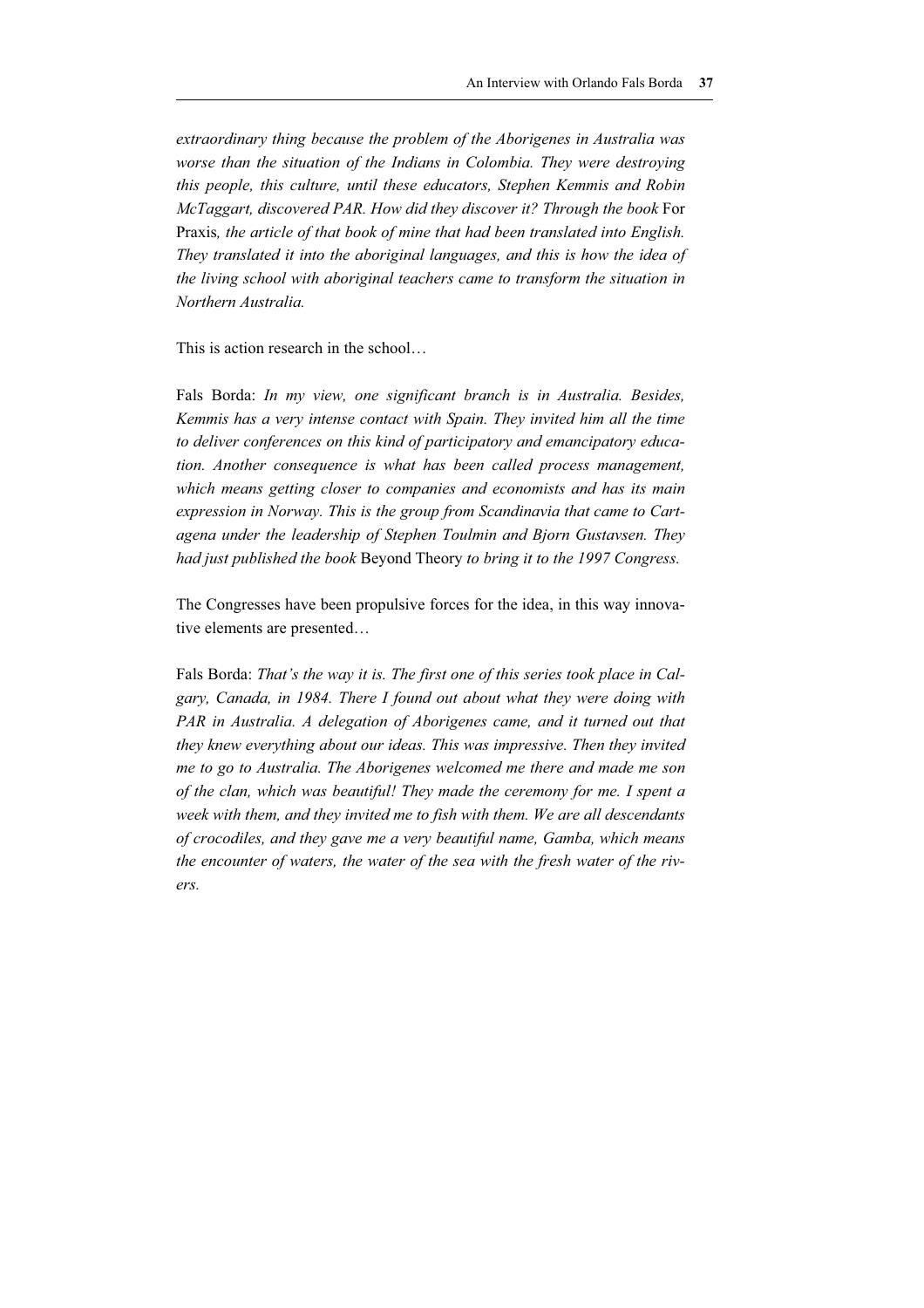Since all things generate criticisms, some of them are positive and lead to revisions, others perhaps not…

Fals Borda: *Yes, once the university had adopted PAR: the first one was Calgary, in Canada, they started to co-opt the idea. This happened very quickly in Europe and the United States.* 

What happened in this co-optation of the proposal by the academia?

Fals Borda: *The corporation ends up gaining, the university ends up gaining, the institution ends up gaining and PAR loses part of its strength. But this is something that I cannot avoid, because one sows the seed and it acquires its own dynamics, it falls on good soil, it falls on bad soil, it falls on unfertile ground, it grows or fails to grow according to these circumstances or the contexts, and this goes beyond the strength of any person. Every university or every intellectual group has the full right to adapt this idea to the circumstances of its own work, its needs in terms of implications, transformations… At these moments I do think that there are new developments, related to the application. The last Congress in Pretoria, for instance, put much more emphasis on process management than on popular participation, differently from the Congress in Australia that had emphasized popular participation.* 

Each Congress emphasizes something…

Fals Borda: *Pretoria emphasized process management, which is also an Australian trend. Process management is related to the administrative aspect in institutions, in companies, in governments, how you put all these ideas into practice in the traditional administrative, practical and institutional context.* 

What are at present the axes of the debate, the key points that research should focus on?

Fals Borda: *Well, in Australia I insisted that one of the central problems at this moment for the successive congresses was the problem of co-optation.*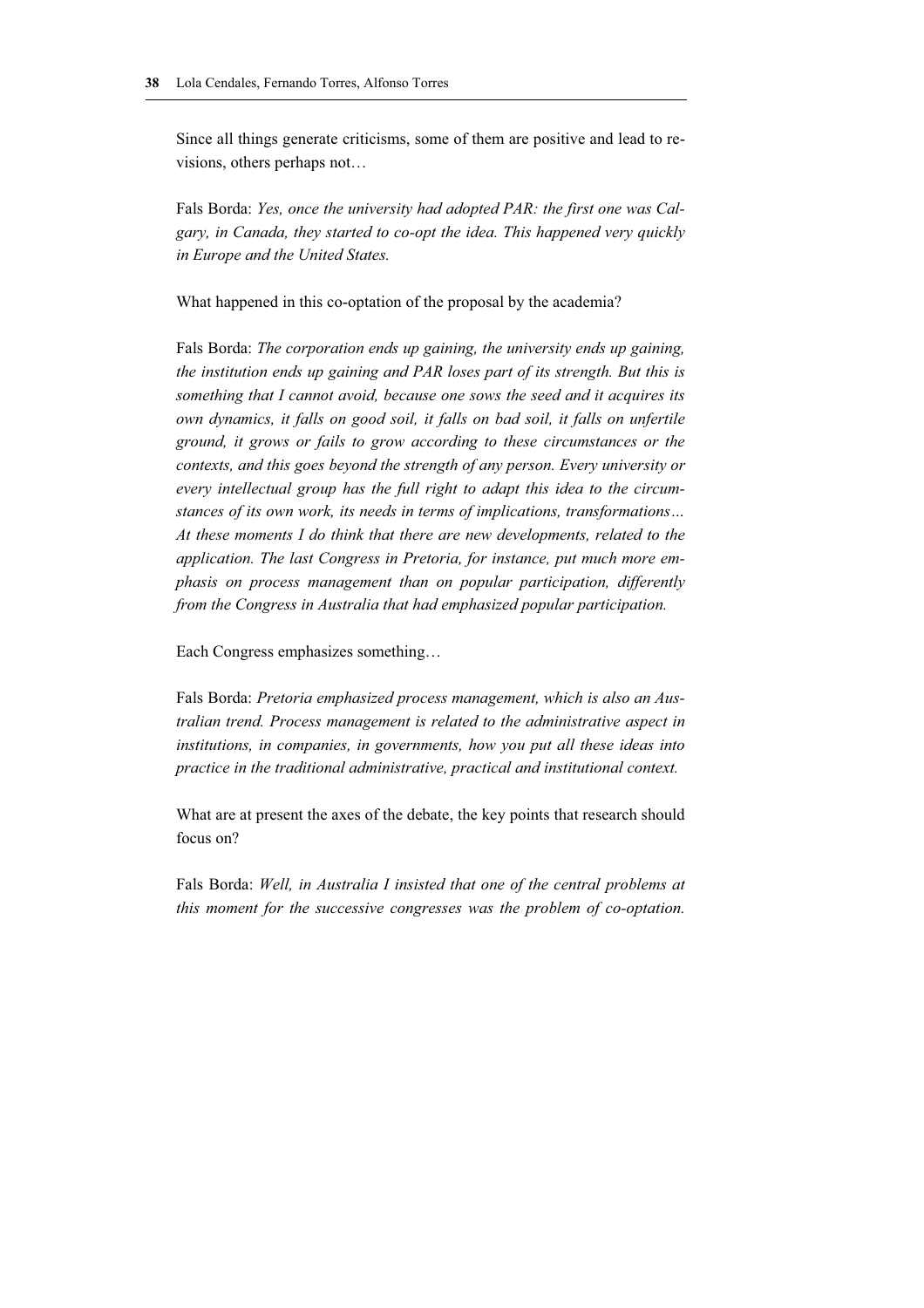*What does co-optation mean? What consequences does it have on theory and practice? This is one of the foci for debate. The other one is that of the participatory university. Because this is an internal challenge, which means that the university becomes something different from the academic, German, Christian model of the 19th century. The impact of PAR should lead to the elimination of the schools and departments in the universities. Education should be done with the thinking turned towards the world, life, the context, rather than the academia. It means to educate in the real problems. It forces to change the schools and departments within the university and to create structures on the basis of social problems and cultural contexts, rather than on the basis of the institution's formal problems.* 

There is a level of research that has to do with the academia and this is the basis on which it should be discussed…

Fals Borda: *But by transforming the academia, which amounts to an application of PAR, an internal self-application.* 

Are there other topics for debate?

Fals Borda: *The third one would be to really examine whether we are facing a new paradigm or not. I think it's time to do it. In 1977 I was against this mainly for reasons of, let's say, prudence, of modesty, because it wasn't a fair competition to Hegel, to Kant, to Habermas. But in 1997 in Cartagena some people insisted on it. There was a Swiss there, Heinz Moser, who said openly, "We're in the face of a new paradigm in social science and we've got to work." He said it very clearly, but it never had any repercussion. Now I do believe it's time to do it.* 

A paradigm that also has to be revitalized itself…

Fals Borda: *Reason's idea of participating worldview is a step in that direction, towards this alternative paradigm. The steps are already being made, that's the way I see it, and this will be a very important revolution in the sci-*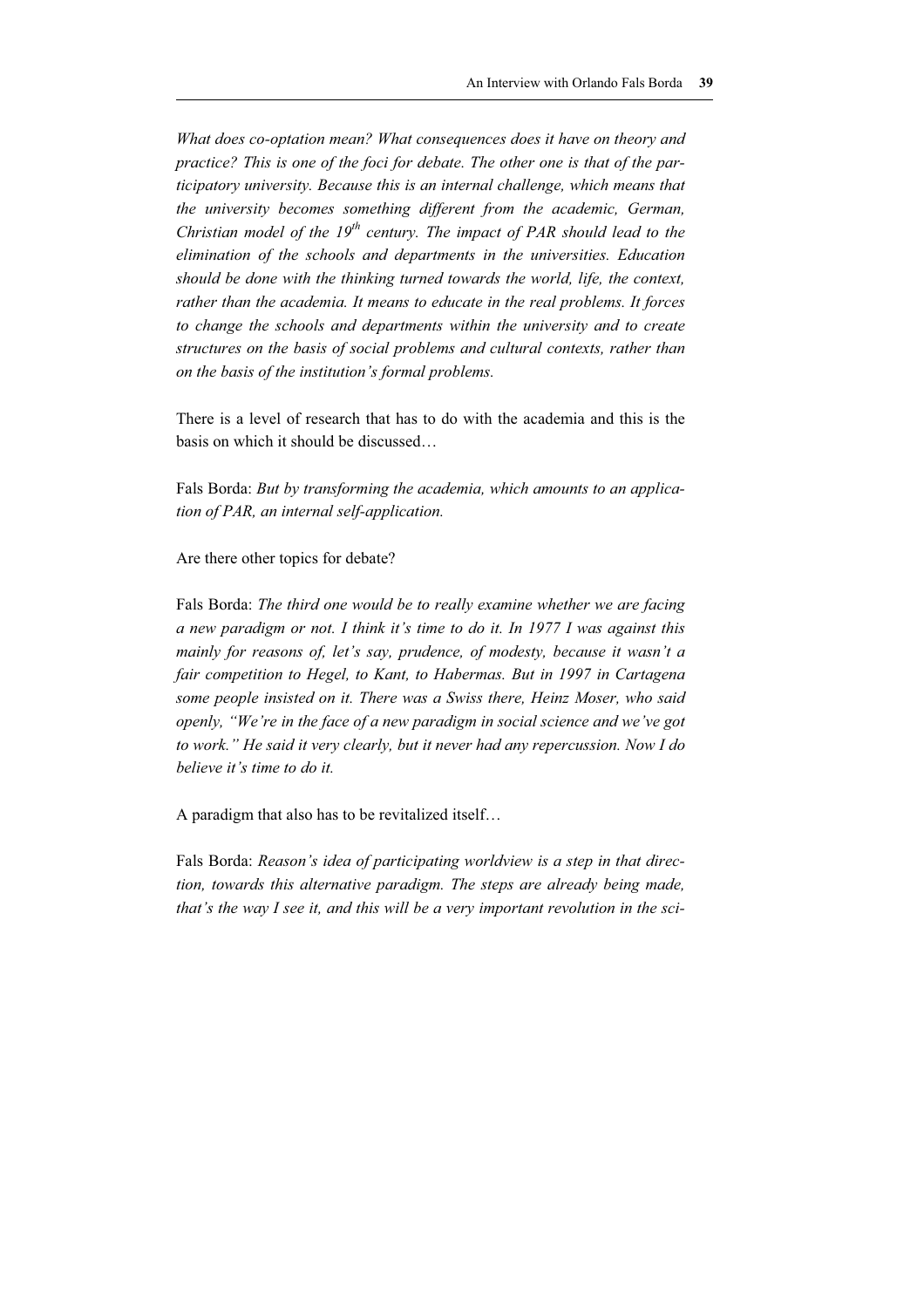*entific conception of all sciences. This revolution can already be seen, even at the National University. Take the mathematicians, for instance. One could ask, "Well, what does mathematics have to do with PAR?". A lot, so much so that they proposed a new discipline: ethnomathematics. What is their problem? How to teach in order not to scare, and secondly, how to communicate what mathematicians discover without the jargon that separates them from the rest of humankind. So they got some indications that PAR had responses to these concerns, and it's true. The problem of communication and the problem of vital teaching, of a teaching committed to reality.* 

What Stenhouse calls significant learning…

Fals Borda: *Clearly, since to educate means to research. There are six groups of ethnomathematicians in the world, one of them in Colombia, at the School of Mathematics of the National University. Professor Myriam Acevedo told her students to think about the teaching of mathematics to the indigenous people in the Amazon region. They wrote a terrific thesis that has more of an anthropological than a mathematical character. It was for the master's degree at the School of Sciences. This was four months ago. I was appointed as one of the examiners of the thesis together with the mathematicians: what about that? Well, they approved the thesis with honors. This opens up a new perspective, and we're going in that direction, as I have already insisted on the continuity. They have already appointed another group of young mathematicians for another thesis in the Amazon region.* 

If the university wants to get closer to reality, it has to open itself to other paces and times…

Fals Borda: *Look at the positive symptoms at the National University, which I had to leave because at that time the climate there was not good. But later, when I returned, after 1988, the Program of Relationships between the National University and the Community (PRIAC) was carried out, which initially involved mainly social workers and sociologists. Afterwards the agronomists, the medical school, the nursing school, the dentistry joined it.*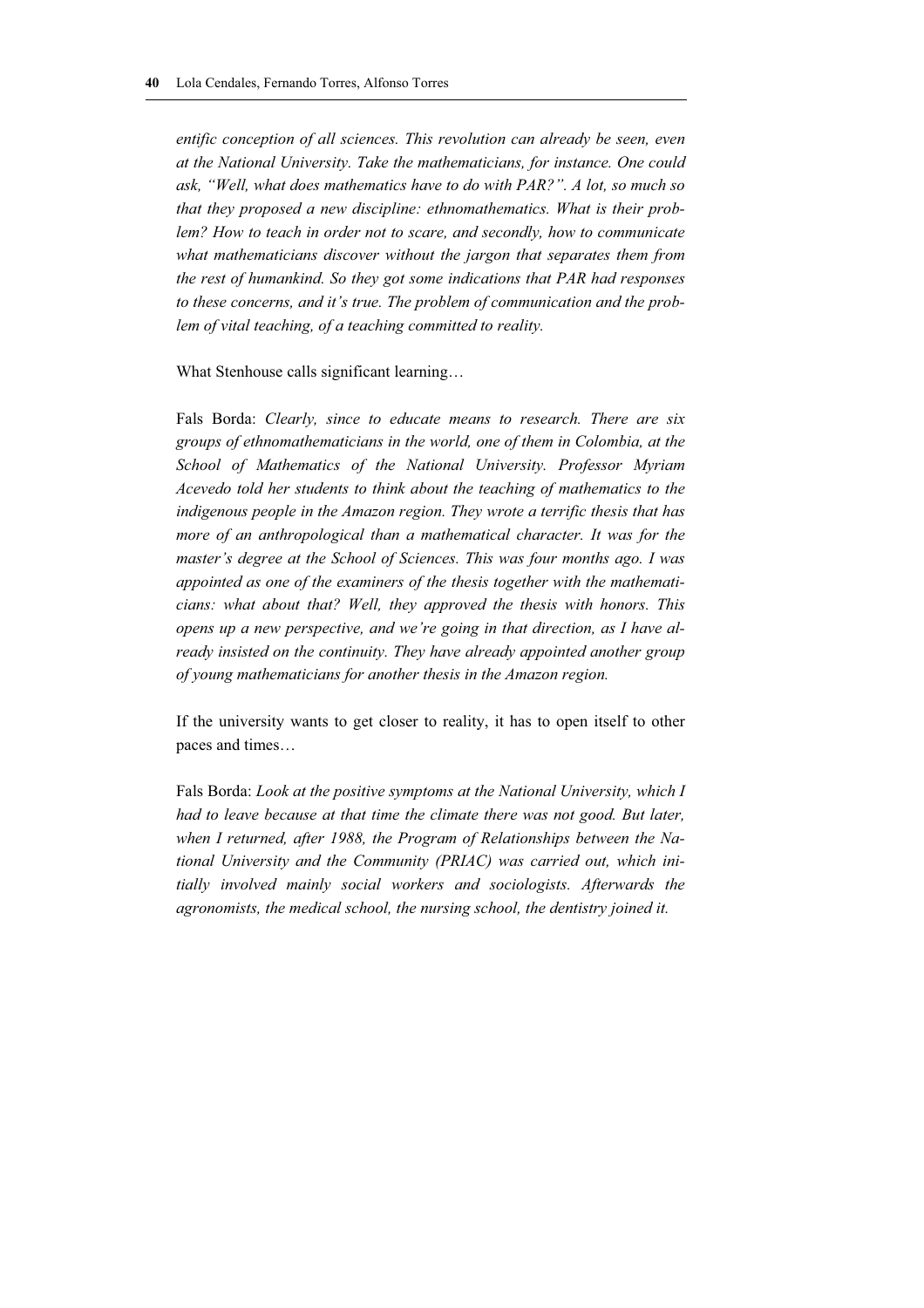The possibility of realising the potential of the university was brought about by doing work at the margin of the university, from the outside, rather than inside.

Fals Borda: *This was the secret formula. I think it was all right this way. Now, as an old person, I see it in a relaxed manner. The most satisfactory thing was that last year the dean of the School of Human Sciences invited me to give the opening class. He brought the whole School of Human Sciences*  together, all disciplines under the same roof to listen to a professor. This is *when I talked about the new paradigms, and then I let it out. The lecture is published, because they made a booklet that sells out every time they print it, and it is also a chapter of the book on the* Colombian Crisis*. I was very pleased with it. Then came the celebrations of the 40<sup>th</sup> anniversary of the Sociology Department. Then the professors who were there did talk about PAR.* 

The proposal is now in the hands of other people who will continue enriching it…

Fals Borda: *Although I believe that this evolution in the Human Sciences was more due to the pressure made by the students than by the professors, more from below than from above. There are new professors now, they don't belong to my generation. They are excellent professors, very concerned with things, as Gabriel Restrepo, for instance. He has been one of the great professors in the internal evolution of the School of Sociology.* 

#### *About Fals Borda*

**Orlando Fals Borda,** Colombian sociologist, researcher and historian. He is one of the creators of Participatory Action Research as an alternative paradigm of social science in Latin America. Founder of the School of Sociology at the National University of Colombia together with Camilo Torres Re